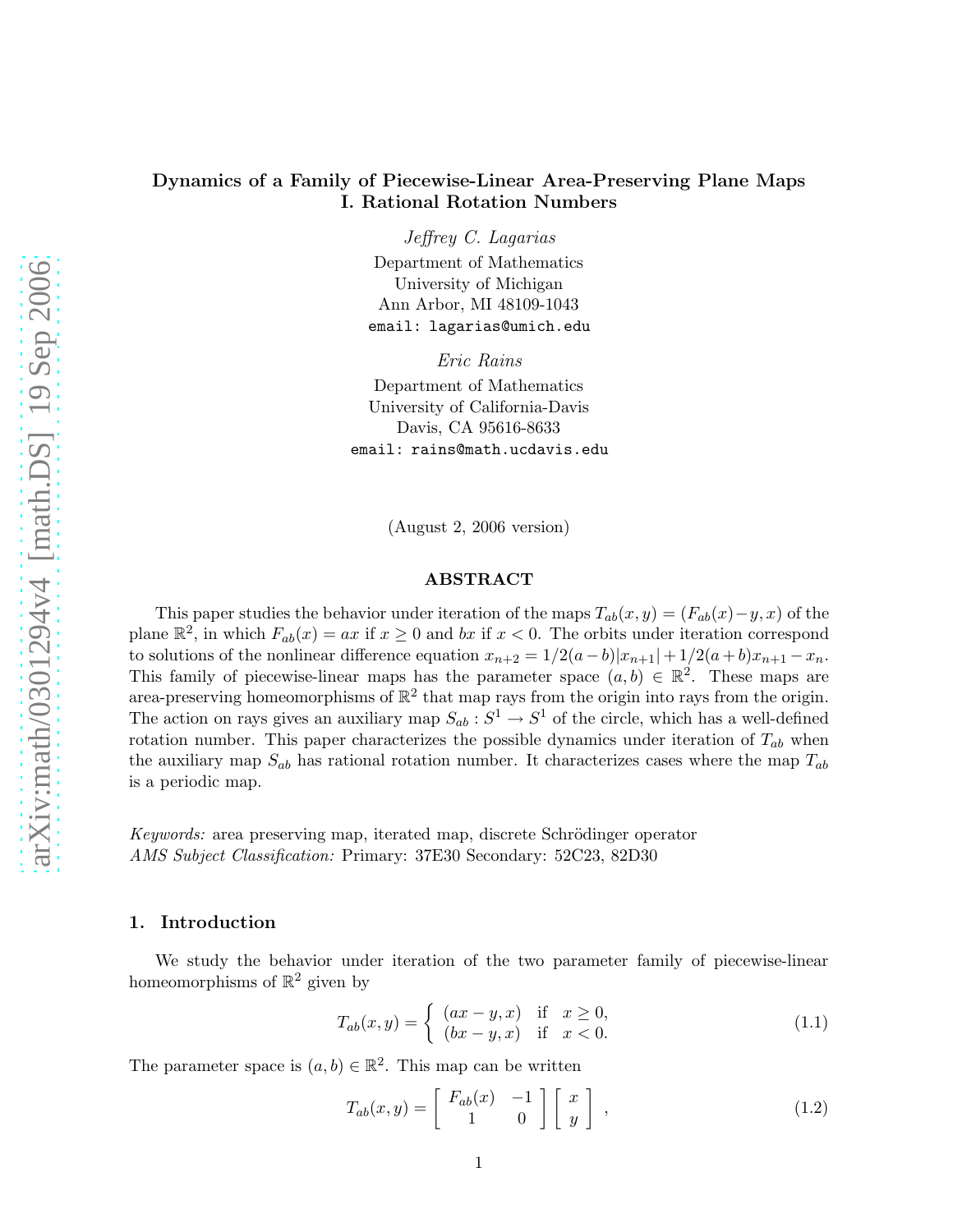in which

$$
F_{ab}(x) = \begin{cases} a & \text{if } x \ge 0, \\ b & \text{if } x < 0; \end{cases}
$$
 (1.3)

we view elements of  $(x, y) \in \mathbb{R}^2$  as column vectors. The formula [\(1.2\)](#page-0-0) shows that  $T_{ab}(x, y)$  is a homeomorphism, since

$$
T_{ab}^{-1}(x,y) = \begin{bmatrix} F_{ab}(y) & -1 \\ 1 & 0 \end{bmatrix}^{-1} \begin{bmatrix} x \\ y \end{bmatrix}
$$

$$
= \begin{bmatrix} 0 & 1 \\ -1 & F_{ab}(y) \end{bmatrix} \begin{bmatrix} x \\ y \end{bmatrix}.
$$
(1.4)

It preserves the area form  $d\omega = dx \wedge dy$ , and it also maps rays from the origin into rays from the origin.

The maps  $T_{ab}$  have some claim to being the simplest family of nonlinear area-preserving maps of the plane, which gives one reason to study their dynamics under iteration. A second reason to consider the dynamics of  $T_{ab}$  (in terms of the parameters  $(a, b)$ ), is that iteration of a fixed map  $T_{ab}$  encodes the solutions of the second-order nonlinear recurrence

<span id="page-1-0"></span>
$$
x_{n+2} = \mu |x_{n+1}| + \nu x_{n+1} - x_n \tag{1.5}
$$

via

$$
T_{ab}(x_{n+1}, x_n) = (x_{n+2}, x_{n+1})
$$
\n(1.6)

in which

$$
\mu = \frac{1}{2}(a - b), \quad \nu = \frac{1}{2}(a + b).
$$

<span id="page-1-1"></span>This recurrence can be interpreted as a solution to the one-dimensional nonlinear difference equation of Schrödinger type

$$
-x_{n+2} + 2x_{n+1} - x_n + V_{\mu}(x_{n+1})x_{n+1} = Ex_{n+1},
$$
\n(1.7)

in which the "potential"  $V_{\mu}(x)$  is

$$
V_{\mu}(x) := \begin{cases} \mu & \text{if } x \ge 0, \\ -\mu & \text{if } x < 0. \end{cases}
$$
 (1.8)

and the energy value  $E$  is

$$
E := 2 - \nu \tag{1.9}
$$

(Strictly speaking, the potential is  $xV_\mu(x)$ .) Holding the potential  $V_\mu$  fixed and letting the parameter  $\nu$  vary amounts to studying the set of solutions for all real energy values  $E = 2 - \nu$ .

In this paper and its sequels we study the orbits of  $T_{ab}$  for all parameter values, viewing the results as giving information about the set  $\Omega_{SB}$  ("semi-bounded") of parameter values having at least one nonzero bounded orbit, as well as the smaller set  $\Omega_B$  ("totally bounded") of parameter values having all orbits bounded. The set  $\Omega_{SB}$  can be viewed as an analogue of the fractal "butterfly" structure of bound state energies appearing in a model of Hofstadter [\[12\]](#page-18-0) for conduction of electrons in a metal with a stong magnetic field, as explained below. Our parameters  $(\mu, 2 - \nu) = (\frac{1}{2}(a - b), 2 - \frac{1}{2})$  $\frac{1}{2}(a+b)$  play the role of  $(\alpha, E)$  in Hofstadter's model.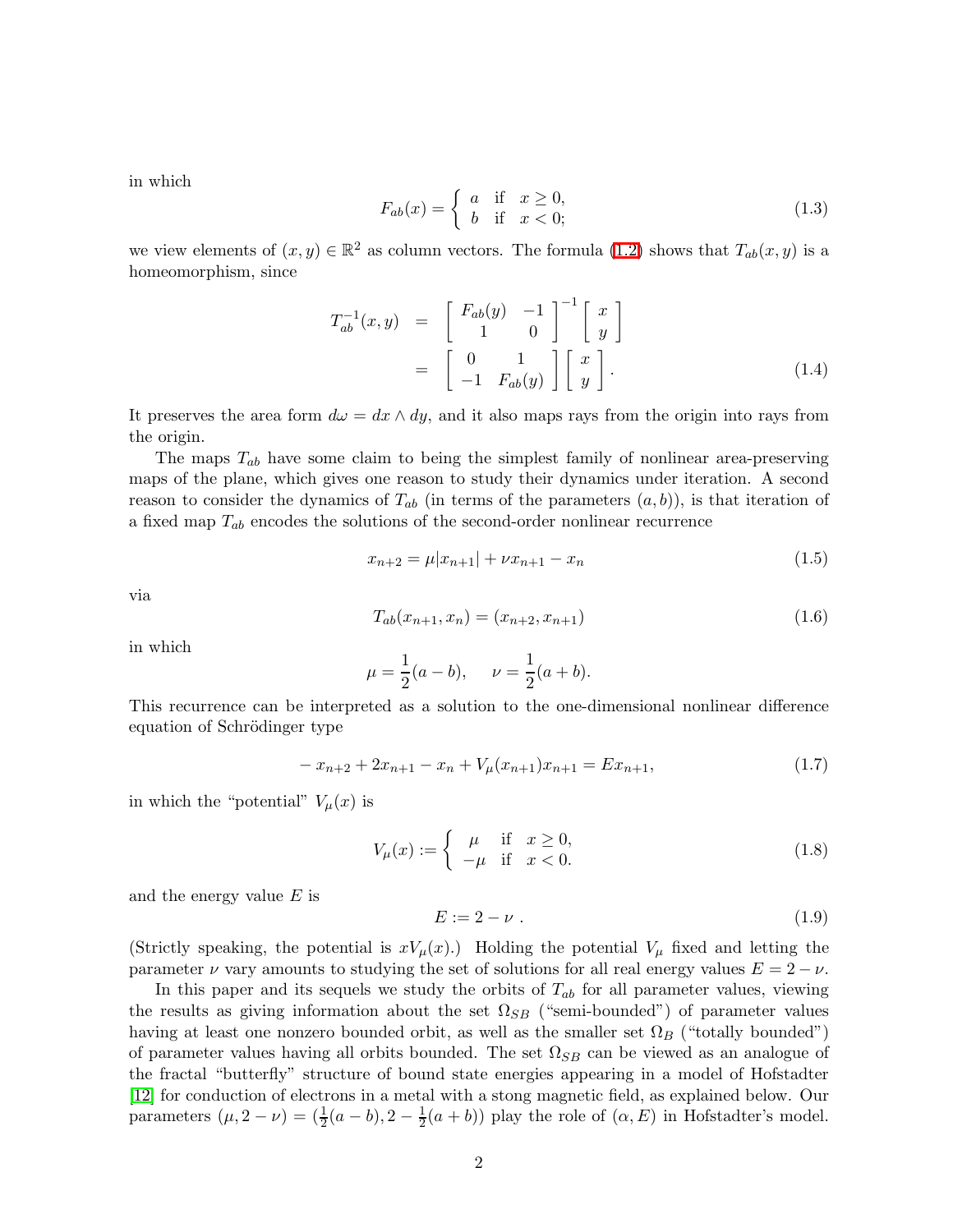In this paper we get information about the set  $\Omega_P$  of purely periodic maps, and in part II we obtain information about the set  $\Omega_R$  of maps topologically conjugate to a rotation of the plane, in which case the map has invariant circles. We have

$$
\Omega_P \subset \Omega_R \subseteq \Omega_B \subseteq \Omega_{SB},
$$

it is known that  $\Omega_R = \Omega_B$ , as discussed below. We defer a detailed study of  $\Omega_{SB}$  to part III, where we show that  $\Omega_{SB}$  is a closed set which has certain properties like those ascribed to the Hofstadter "butterfly".

The dynamics of  $T_{ab}$  under iteration includes the induced dynamics on rays, which is described by a circle map  $S_{ab}$  (defined in §2), as well as a stretching/shrinking motion within rays. As is usual for circle maps, there is a dichotomy in the dynamics between the cases of rational rotation number and irrational rotation number. In this paper the main result is to classify the possible dynamics in case of rational rotation number. In the process we characterize parameter values where the motion is purely periodic; this was done earlier by Beardon, Bullett and Rippon [\[2\]](#page-17-0), as discussed below. Our interest in purely periodic maps  $T_{ab}$  was stimulated by the observation of Morton Brown [\[6\]](#page-18-1) in 1983 that the recurrence  $x_{n+1} = |x_n| - x_{n-1}$  has all solutions periodic of period 9; this is the case  $\mu = 1$ ,  $\nu = 0$  of [\(1.5\)](#page-1-0). At the end of the paper we establish a few facts about the irrational rotation number case, which is considered in more detail in part II. In §2 we summarize the main results, and then establish them in §3-§5.

There has been substantial earlier work on the dynamics of these maps. In 1986 M. Herman [\[11,](#page-18-2) Chap. VIII] studied the dynamics of maps in the *Froeschl´e group* F, which he defined to be  $([11, p. 217])$  $([11, p. 217])$  $([11, p. 217])$  the group of homeomorphisms of the plane generated by the elements of  $SL(2, \mathbb{R}),$ together with the piecewise linear maps of the form

$$
G_{ab} = \left[ \begin{array}{cc} 1 & 0 \\ F_{ab}(x) & 1 \end{array} \right]
$$

for real  $a, b$ , viewed as acting on column vectors. This group was named after Froeschlé [\[9\]](#page-18-3), who numerically computed (apparant) invariant circles for certain maps in  $\mathbb{F}$ . The maps  $T_{ab}$ belong to  $\mathbb{F}$ , since

$$
\left[\begin{array}{cc} F_{ab}(x) & -1 \\ 1 & 0 \end{array}\right] = \left[\begin{array}{cc} -F_{-a,-b}(x) & -1 \\ 1 & 0 \end{array}\right] = \left[\begin{array}{cc} 0 & -1 \\ 1 & 0 \end{array}\right] \left[\begin{array}{cc} 1 & 0 \\ F_{-a,-b}(x) & 1 \end{array}\right].
$$

Herman was in large part concerned with proving the existence of invariant circles for a large set of such maps, and we comment further on his work in part II. However he also conjectured the existence of maps in the Froeschlé group having dense orbits in the plane ( $[11, p. 221]$  $[11, p. 221]$ ). It remains an open question whether any maps  $T_{ab}$  have this property.

In 1995 Beardon, Bullett and Rippon [\[2\]](#page-17-0) studied periodic orbits of the maps [\(1.5\)](#page-1-0). They also studied the set of parameter values  $\Omega_B$  for which all orbits are bounded, determined restrictions on the parameters in this set, and observed that the equality  $\Omega_R = \Omega_B$  follows from results of Herman [\[11,](#page-18-2) VIII.2.4]. Our methods and results in part I overlap considerably with theirs; more remarks on this are made in §2. The results and examples given here on periodic orbits were first obtained in their paper. We include our own proofs of these results for the reader's convenience, as our notation differs from that of [\[2\]](#page-17-0), and because properties of certain families of periodic maps are needed in later proofs in parts II and III. Our main result here settles a question raised in their paper.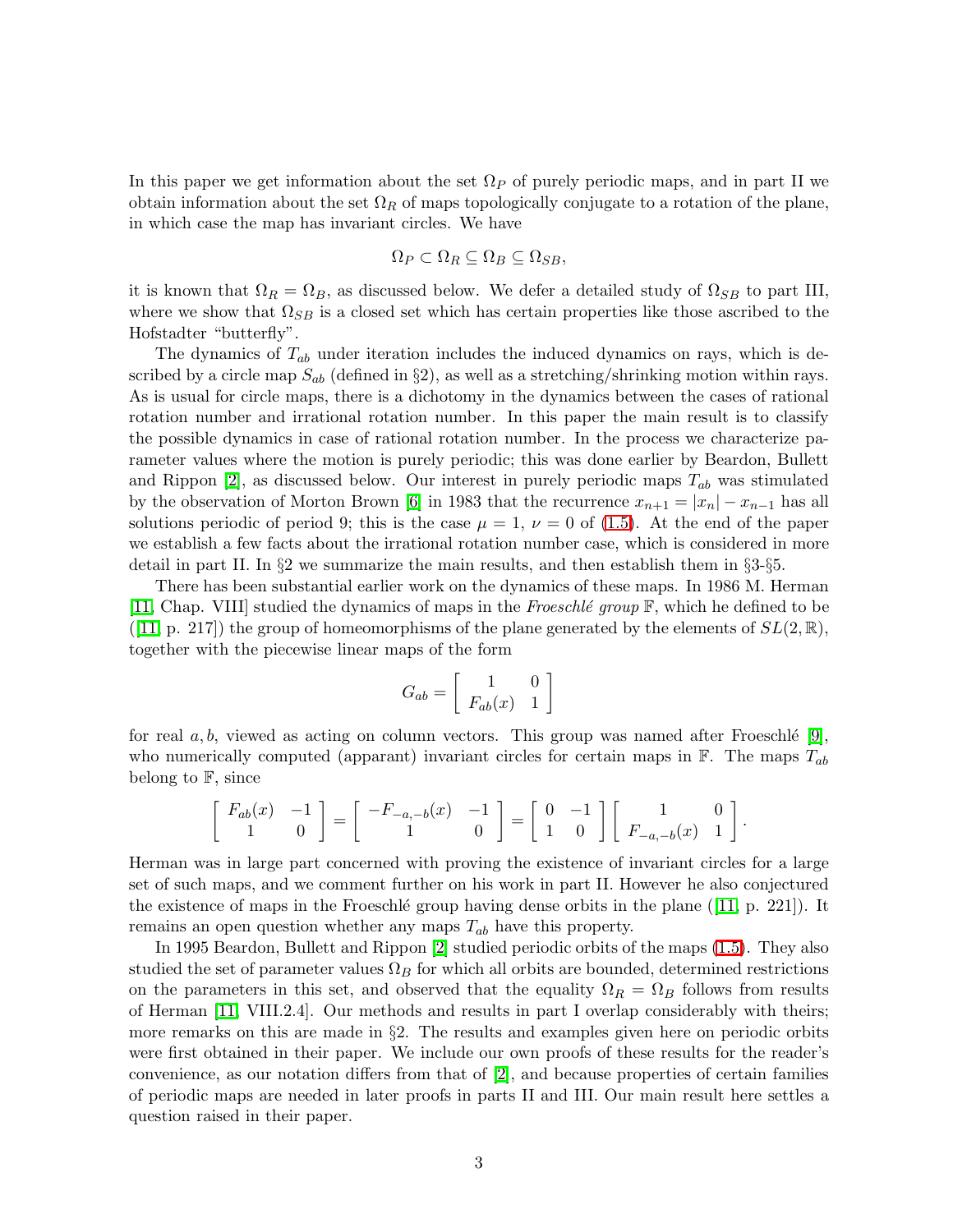We conclude this introduction with two remarks. First, we note that another extensively studied two-parameter family of plane maps which are piecewise-affine with two pieces are the Lozi maps, introduced by Lozi [\[17\]](#page-18-4). These maps have the form

$$
L(x, y) = (1 - a|x| + y, bx),
$$

where a, b are real and  $b < 0$ . These maps are homeomorphisms of  $\mathbb{R}^2$ , but do not preserve area (except for  $b = -1$ ), nor do they take rays through the origin to rays through the origin. Lozi maps are known to exhibit a wide range of chaotic behavior, including strange attractors, see Misiurewicz [\[18\]](#page-18-5) and Collet and Levy [\[7\]](#page-18-6). The maps we consider in this paper are much simpler than the Lozi maps, but our results show they have nontrivial behavior under iteration.

Second, we note that the difference equation [\(1.7\)](#page-1-1) may be compared with two much-studied classes of operators.

(i) The nonlinear Schrödinger operator with a general (real-valued) potential  $V$  takes the form

$$
-\Delta u + V(|u|)u = i\frac{\partial}{\partial t}u,
$$

where the function  $u(t, x)$  is complex-valued. For stationary phase solutions  $u(t, x) = e^{iEt}z(x)$ the phase component factors out and leads to

$$
-\Delta z + V(|z|)z = -Ez.
$$

The discretized version of this equation involves the *discrete nonlinear Schrödinger operator* 

$$
\Phi_V(z)_n = -z_{n+2} + 2z_{n+1} - z_n - V(|z_{n+1}|)z_{n+1}
$$

<span id="page-3-0"></span>in the eigenvalue equation

$$
-z_{n+2} + 2z_{n+1} - z_n - V(|z_{n+1}|)z_{n+1} = Ez_{n+1},
$$
\n(1.10)

for  $z_n \in \mathbb{C}$ , see [\[26\]](#page-19-0). The special case of solutions to this operator with constant phase  $\mathbf{z}_n = e^{i\phi} x_n$ (with  $0 \leq \phi \leq \pi$ ,  $x_n$  real), reduces to the general form [\(1.7\)](#page-1-1) with a symmetric potential  $V(x) = V(-x)$  (by cancelling out all phases). The recurrence [\(1.7\)](#page-1-1) that we consider has a similar form to  $(1.10)$ , with the difference that the potential  $V(x)$  is antisymmetric, i.e.  $V(x) = -V(-x)$ .

<span id="page-3-1"></span>(ii) *Discrete linear Schrödinger operators* on the line have been extensively studied, as simple models for conduction/insulation transitions of elections in metals, and more recently in quasicrystals, see [\[3\]](#page-18-7), [\[8\]](#page-18-8), [\[12\]](#page-18-0), [\[14\]](#page-18-9), [\[23\]](#page-19-1), [\[24\]](#page-19-2), [\[25\]](#page-19-3). The linear difference operator

$$
-x_{n+2} + 2x_{n+1} - x_n + V(n+1)x_{n+1} = Ex_{n+1},
$$
\n(1.11)

with a potential  $V(n)$  depending only on position is often called the "tight-binding" approximation to the Schrödinger operator on the line. Here one is interested in characterizing the values of E which have *extended states* these are bounded orbits, that is, real-valued orbits in  $l_{\infty}(\mathbb{Z})$ . (Extended states are required in the physics literature to not belong to  $l_2$  but we do not impose this condition; states belonging to  $l_2$  are called localized states.) We define the  $l_{\infty}$ -spectrum for a fixed potential V to be

 $Spec_{\infty}[V] := \{E :$  The discrete Schrödinger equation [\(1.11\)](#page-3-1) has a bounded orbit}.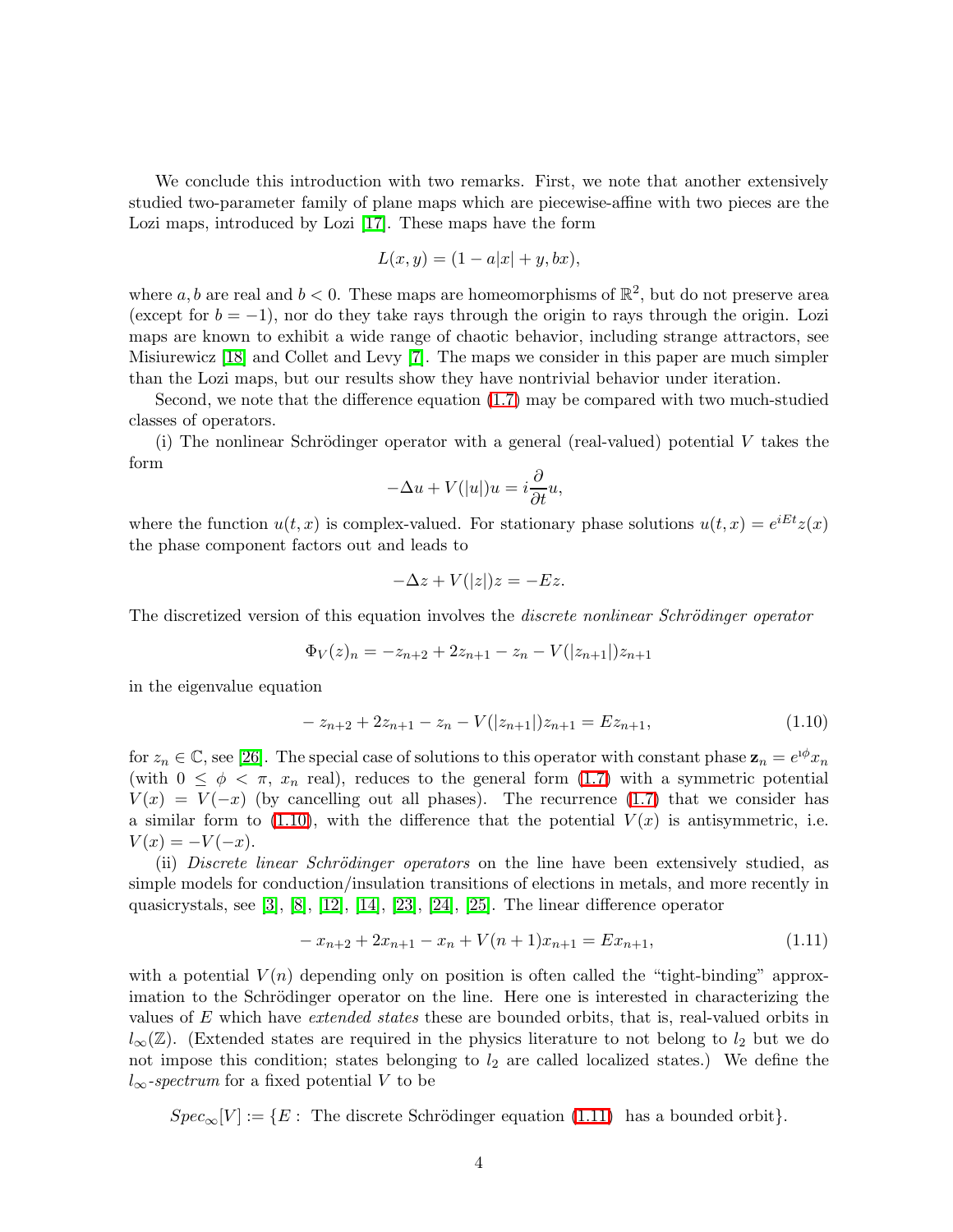In 1976 Hofstadter [\[12\]](#page-18-0) computed numerically the  $l_{\infty}$ -spectrum  $\Sigma_{\lambda,\alpha}$  for the discrete Schrödinger operator with a quasiperiodic potential  $V(n) = \lambda \cos(2\pi \alpha n)$ , holding  $\lambda = 2$  fixed, and letting  $\alpha$  vary. (This equation models allowable conduction energies of an electron moving in a twodimensional cubic crystal with a strong magnetic field applied perpendicularly.) He observed that the spectrum formed a two dimensional picture in the  $(\alpha, E)$  plane resembling a fractal "butterfly". He gave a a conjectural explanation for the fractal structure using a kind of renormalization. For fixed irrational  $\alpha$  the  $l_{\infty}$ -spectrum appeared to be a Cantor set of measure zero. Hofstadter's model has been extensively studied, with one goal being to give a rigorous justification of this "butterfly" structure; see Bellissard [\[4\]](#page-18-10) and Sjöstrand [\[22\]](#page-19-4). This spectrum for fixed parameters  $(\lambda, \alpha)$  has a "band" structure when  $\alpha$  is rational. A slightly more general problem almost Mathieu equation, which considers the potential  $V(n) = 2\lambda \cos(2\pi((n\alpha + \theta)))$ where  $(\lambda, \alpha, \theta)$  are parameters. Much recent progress has been made on the l<sup>2</sup>-spectrum of this equation as a function of the parameters, see Jitomirskaya [\[13\]](#page-18-11) and Puig [\[21\]](#page-19-5). A solution to long-standing problem of Cantor set spectrum when  $\alpha$  is irrational has apparantly been achieved by Avila and Jitomirskaya [\[1\]](#page-17-1). For general results on discrete Schrödinger operators see Bougerol and Lacroix[\[5\]](#page-18-12) and Pastur and Figotin [\[20\]](#page-19-6).

**Notation.** We write  $\mathbf{v} = (\mathbf{v}_x, \mathbf{v}_y) \in \mathbb{R}^2$ , to be viewed as a column vector. An interval  $[\mathbf{v}_1, \mathbf{v}_2)$ of the unit circle, or corresponding sector  $\mathbb{R}^+[\mathbf{v}_1, \mathbf{v}_2)$  of the plane  $\mathbb{R}^2$ , is the one specified by going counterclockwise from  $v_1$  to  $v_2$ .

Acknowledgments. We did most of the work on this paper while employed at AT&T Labs-Research, whom we thank for support; most of the results in parts I and II were obtained in the summer of 1993. We thank T. Spencer for helpful comments on the relation of [\(1.7\)](#page-1-1) to nonlinear Schrödinger operators, and M. Kontsevich for bringing the work of Bedford, Bullett and Rippon [\[2\]](#page-17-0) to our attention.

#### 2. Summary of Results

The parameter space of the map can be taken to be either  $(a, b)$  or  $(\mu, \nu)$ , as these are equivalent by

$$
\mu = \frac{1}{2}(a - b), \qquad \nu = \frac{1}{2}(a + b). \tag{2.1}
$$

Both coordinate systems have their advantages, and we write the map [\(1.1\)](#page-0-1) as  $T_{ab}$ ,  $T_{\mu\nu}$  accordingly. It is convenient to represent the action of  $T_{ab}$ , acting on column vectors  $\mathbf{v}_n = (x_{n+1}, x_n)$ as

$$
T_n(\mathbf{v}_0) = \begin{bmatrix} x_{n+1} \\ x_n \end{bmatrix} = M_n(\mathbf{v}_0) \begin{bmatrix} x_1 \\ x_0 \end{bmatrix},
$$
\n(2.2)

in which

$$
M_n(\mathbf{v}_0) = \prod_{i=1}^n \begin{bmatrix} F_{ab}(x_i) & -1 \\ 1 & 0 \end{bmatrix} := \begin{bmatrix} F_{ab}(x_n) & -1 \\ 1 & 0 \end{bmatrix} \cdots \begin{bmatrix} F_{ab}(x_2) & -1 \\ 1 & 0 \end{bmatrix} \begin{bmatrix} F_{ab}(x_1) & -1 \\ 1 & 0 \end{bmatrix}.
$$
\n(2.3)

Conjugation by the involution  $J_0$ :  $(x, y) \rightarrow (-x, -y)$  gives

<span id="page-4-0"></span>
$$
T_{ba}(x,y) = J_0^{-1} \circ T_{ab} \circ J_0 . \qquad (2.4)
$$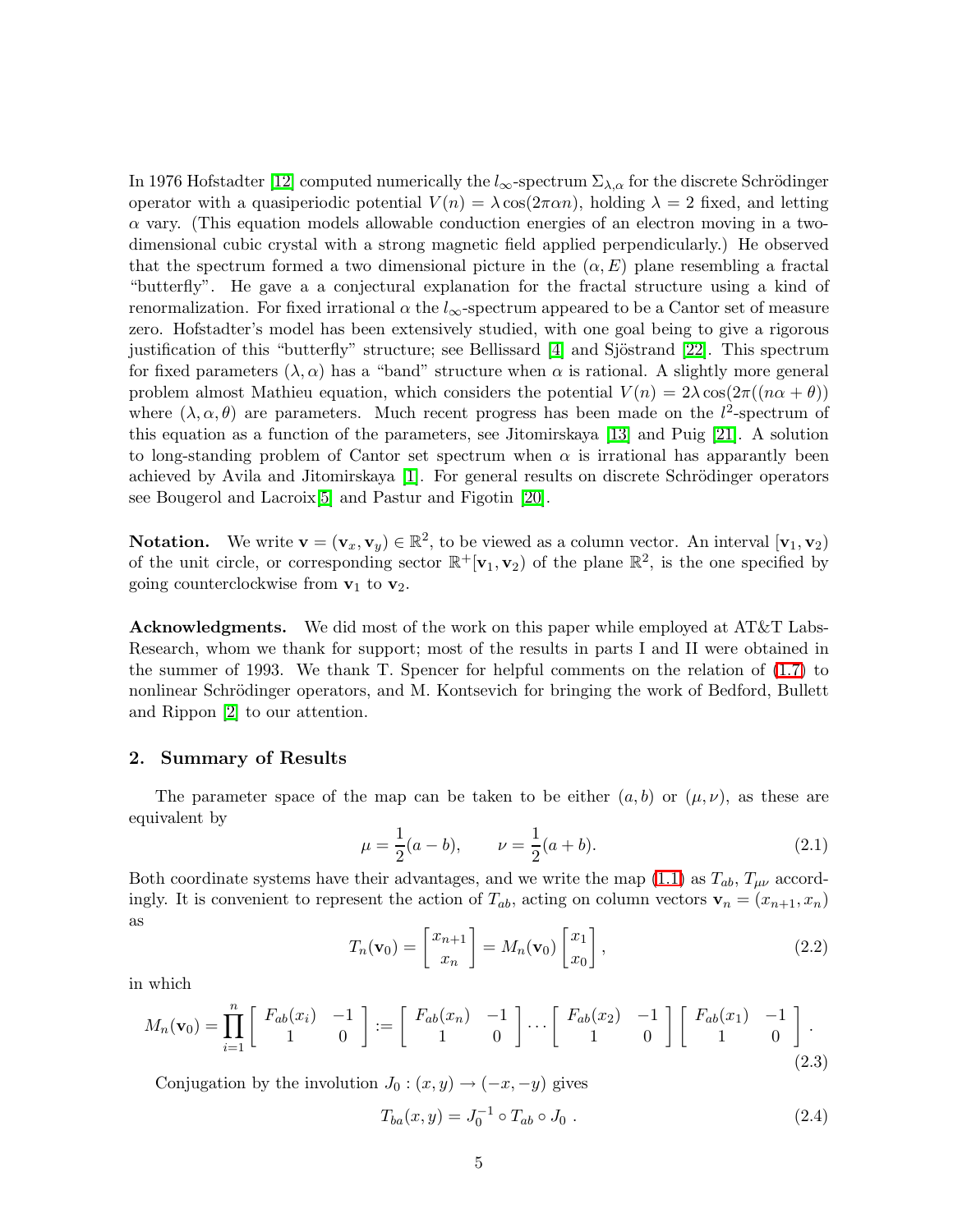Thus, in studying dynamics, without loss of generality we can restrict to the closed half-space  $\{(a, b) : a \ge b\}$  of the  $(a, b)$  parameter space. This corresponds to the region  $\{(a, \nu) : \mu \ge 0\}$ of the  $(\mu.\nu)$  parameter space, with  $T_{\mu\nu}$  conjugate to  $T_{-\mu,\nu}$ .

<span id="page-5-3"></span>Conjugation by the involution  $R: (x, y) \to (y, x)$  takes  $T_{ab}$  to its inverse map  $T_{ab}^{-1}$ , i.e.

$$
T_{ab}^{-1}(x,y) = R^{-1} \circ T_{ab} \circ R , \qquad (2.5)
$$

see Theorem [3.4.](#page-10-0) Thus, the dynamics of running the iteration backwards is essentially the same as running it forwards.

The map  $T_{ab}$  is homogeneous, so sends rays  $[\mathbf{v}] := {\lambda \mathbf{v} : \lambda \geq 0}$  to rays  $T_{ab}([\mathbf{v}])$ . Therefore we obtain a well-defined circle map  $S_{ab}: S^1 \to S^1$ , for  $0 \le \theta \le 2\pi$ , given by

$$
S_{ab}(e^{i\theta}) := \frac{T_{ab}(e^{i\theta})}{\|T_{ab}(e^{i\theta})\|}, \qquad 0 \le \theta \le 2\pi.
$$
 (2.6)

where  $||T_{ab}(e^{i\theta})||$  is the Euclidean norm on  $\mathbb{R}^2$ , and we identity  $e^{i\theta} = x + yi \in \mathbb{C}$  with  $(x, y) \in \mathbb{R}^2$ . By abuse of language we shall also sometimes treat the circle map as  $S_{ab}(\theta)$  having domain  $\mathbb{R}/2\pi\mathbb{Z}$ . Understanding the dynamics of the map  $T_{ab}$  subdivides into two problems: study of the dynamics of the circle map  $S_{ab}$ , and study of the motion of points inside the individual rays.

In §3 we study the circle map  $S_{ab}$ . It has a well-defined rotation number  $r(S_{ab})$ , and we determine the allowed range of the rotation number, as follows.

**Theorem 2.1** *For fixed real* a, and  $-\infty < b < \infty$ , the rotation number  $r(S_{ab})$  *is continuous and nonincreasing in* b*, and completely fills out the following intervals.*

*(i)* For  $a < 0$ ,

<span id="page-5-0"></span>
$$
r(S_{ab}) \in \left[0, \frac{1}{2}\right] \tag{2.7}
$$

(*ii*) Let  $0 \le a < 2$ . Then for each integer  $n \ge 2$ , on the interval  $2 \cos \frac{\pi}{n} \le a < 2 \cos \frac{\pi}{n+1}$ ,

$$
r(S_{ab}) \in \left[0, \frac{1}{n+1}\right].
$$
\n(2.8)

*(iii)* For  $a \geq 2$  *one* has

<span id="page-5-1"></span>
$$
r(S_{ab}) = 0 \tag{2.9}
$$

We next determine the range of the rotation number in  $(\mu, \nu)$ -space, for fixed  $\mu$ .

**Theorem 2.2** For fixed real  $\mu$  and  $-\infty \leq \nu < \infty$  the values of  $r(S_{\mu\nu})$  are continuous and *nonincreasing in* ν *and completely fill out the closed interval*

$$
r(S_{\mu\nu}) \in \left[0, \frac{1}{2}\right] \tag{2.10}
$$

We conclude §3 with examples of specific parameter sets where the rotation number can be determined exactly. These include one-parameter families, and cases where the map  $T_{ab}$  is purely periodic. These examples were all given in Bedford, Bullett and Rippon [\[2\]](#page-17-0).

<span id="page-5-2"></span>In §4 we study maps  $T_{ab}$  for which  $r(S_{ab})$  is rational. The maps  $S_{ab}$  exhibit a "modelocking" behavior so that there are open sets in the parameter space for which  $r(S_{ab})$  takes a fixed rational value (for certain rationals), as in Theorem [2.1\(](#page-5-0)iii) above. We first characterize those values of  $(a, b)$  where  $T_{ab}$  is periodic.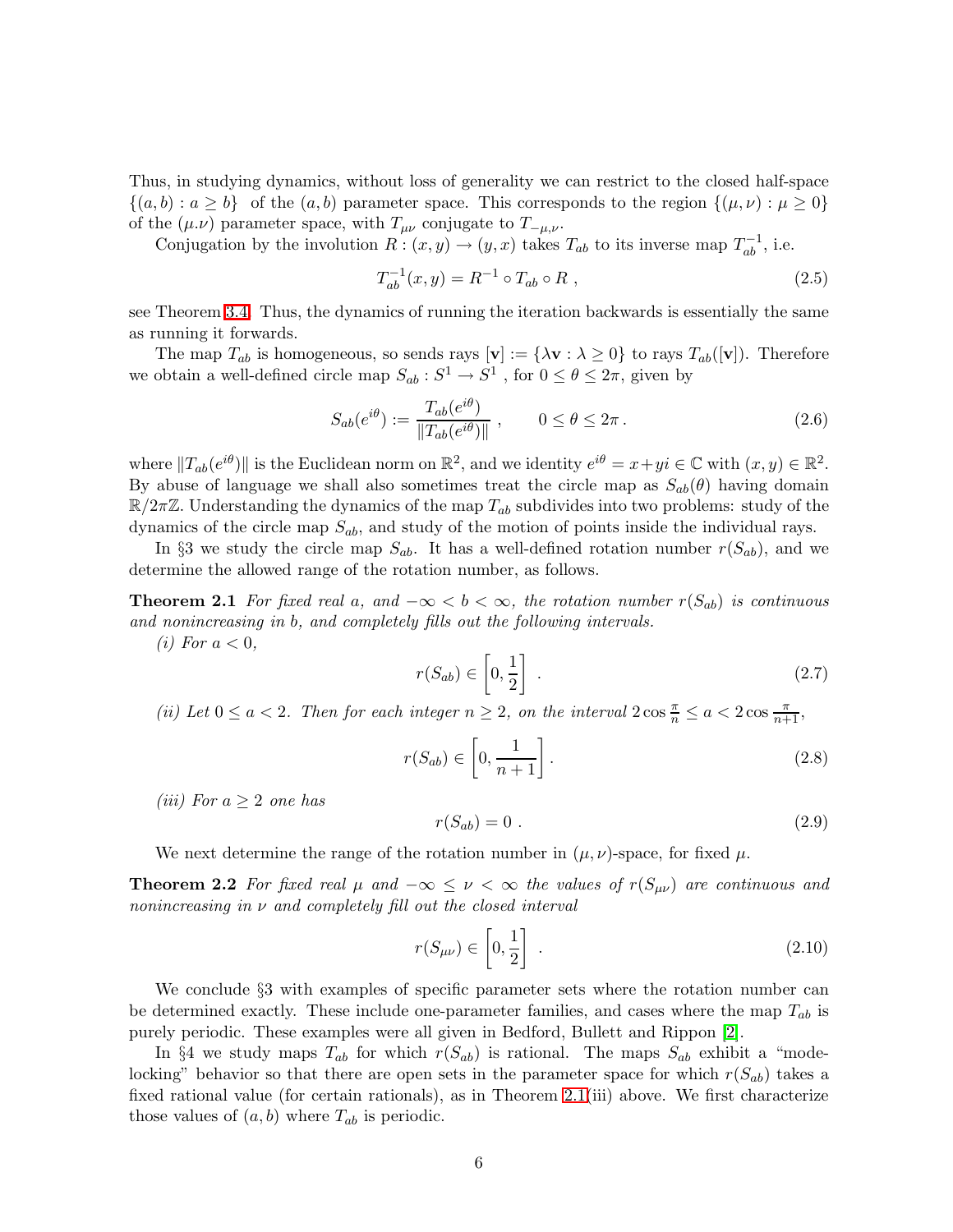**Theorem 2.3**  $T_{ab}$  *is of finite order if and only if the orbit of*  $(0,1)$  *is periodic.* 

This result was obtained in Beardon, Bullett and Rippon [\[2,](#page-17-0) Theorem 3.1(i)]. This result implies that the parameter values at which  $T_{ab}$  is a periodic map fall in a countable number of one-parameter families, plus a countable number of isolated values, described by the period and possible symbolic dynamics of the orbits, as explained in §4.

<span id="page-6-0"></span>We then prove the main result of this paper, which characterizes the dynamics in all cases of rational rotation number, as follows.

**Theorem 2.4** If the rotation number  $r(S_{ab})$  is rational, then  $S_{ab}$  has a periodic orbit, and one *of the following three possibilities occurs.*

*(i)* Sab *has exactly one periodic orbit. Then* Tab *has exactly one periodic orbit (up to scaling) and all other orbits diverge in modulus to*  $+\infty$  *as*  $n \to \pm \infty$ *.* 

*(ii)*  $S_{ab}$  *has exactly two periodic orbits. Then*  $T_{ab}$  *has no periodic orbits. All orbits of*  $T_{ab}$ *diverge in modulus to*  $+\infty$  *as*  $n \to \pm \infty$ *, with the exception of orbits lying over the two periodic orbits of*  $S_{ab}$ . These exceptional orbits have modulus diverging to  $+\infty$  in one direction and to 0 *in the other direction, with forward divergence for one, and backward divergence for the other.*

(*iii*)  $S_{ab}$  has at least three periodic orbits. Then  $T_{ab}$  is of finite order, i.e.  $T_{ab}^{(k)} = I$  for some k ≥ 1*, and all its orbits are periodic.*

This result answers a question raised in Beardon, Bullett and Rippon [\[2,](#page-17-0) p. 671]: Can there be a nonperiodic  $T_{ab}$  having two disjoint orbits of rays on each of which  $T_{ab}^q = I$ ? This corresponds to case (ii) above, so the answer is: no.

In §5 we begin the study of maps  $T_{ab}$  for which the rotation number  $r(S_{ab})$  is irrational. We show that the existence of an orbit with elements of modulus bounded away from 0 and  $\infty$ implies that there exists an invariant circle (Theorem [5.2\)](#page-16-0). Then we prove that an invariant circle is necessarily preserved under the reflection symmetry  $R(x, y) = (y, x)$  (Theorem [5.3\)](#page-17-2). Part II makes a further study of maps with irrational rotation number and invariant circles. We note that in the irrational rotation number case a result of Herman [\[11,](#page-18-2) VIII.2.4] implies a dichotomy: either  $T_{ab}$  is topologically conjugate to a rotation of the plane, or else it has a dense orbit. However in part III we show in the latter case that it also possesses a bounded orbit.

As remarked in the introduction, our methods and results overlap with those used in Beardon, Bullett and Rippon [\[2\]](#page-17-0). Their paper contains additional results about periodic maps beyond those given here. To compare results, their parameters  $(\lambda, \mu)$  correspong to our  $(\mu, \nu)$ ; they lift the difference equation  $(1.5)$  to a map of the plane exchanging x and y coordinates from our map, so their rotation numbers are negative while ours are positive; their parameter sets  $\Lambda_P, \Lambda_R, \Lambda_P$  correspond to our parameter sets  $\Omega_P, \Omega_R, \Omega_B$ , respectively. Theorem [2.4](#page-6-0) is able to advance beyond their results using the uniqueness assertion in Lemma [4.1.](#page-14-0)

#### 3. Associated Circle Map

<span id="page-6-1"></span>We study the circle map  $S_{\mu\nu}(\theta)$  in the  $(\mu, \nu)$ -coordinates.

**Theorem 3.1** Each  $S_{\mu\nu}(\theta)$  is an orientation-preserving homeomorphism from  $S^1$  to itself. The derivative  $\frac{d}{d\theta}(S_{\mu\nu}(\theta))$  *is continuous and of bounded variation.*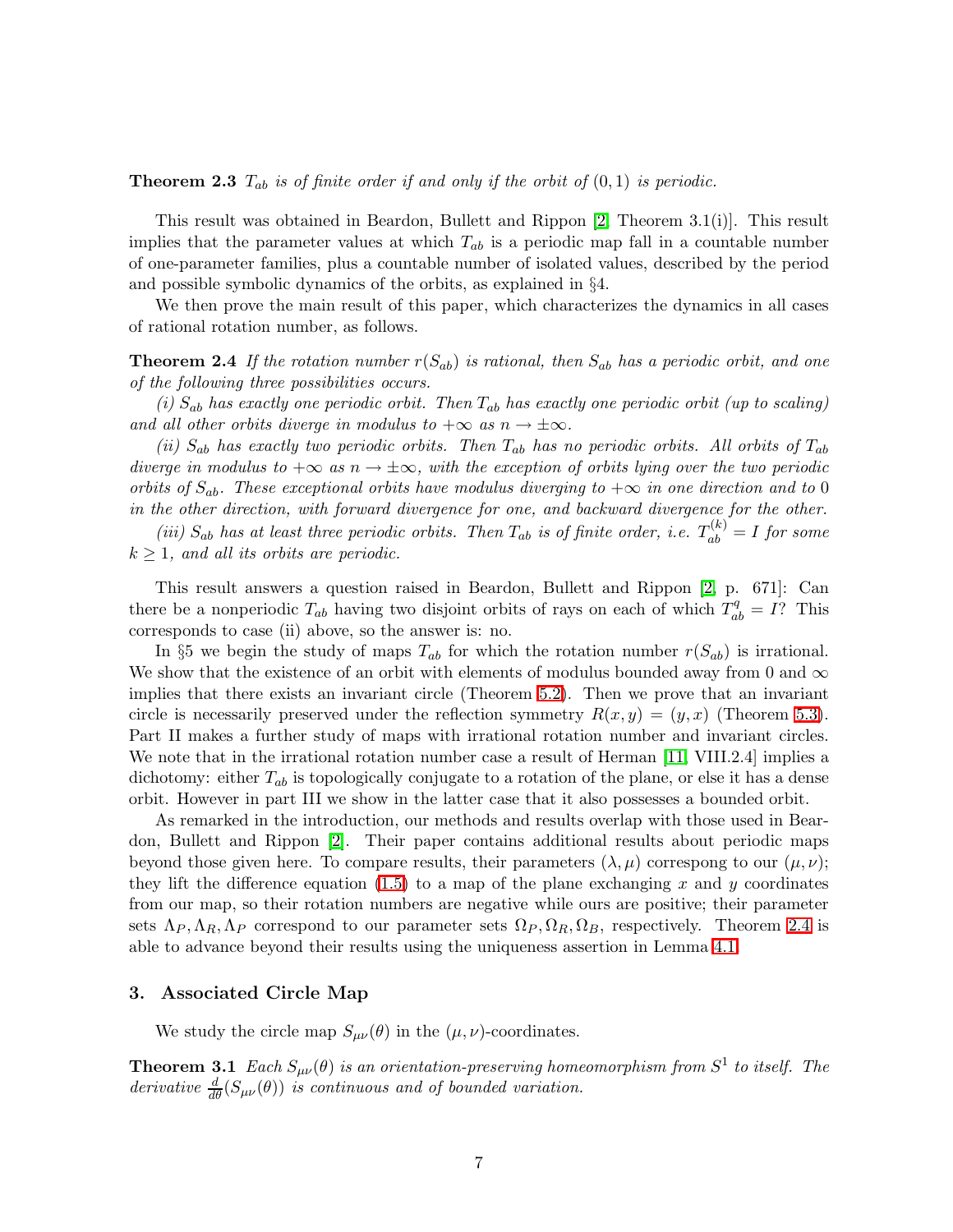**Proof.** Coordinatizing  $S^1$  as  $(\cos(\theta), \sin(\theta))$ , we have

$$
S_{\mu\nu}(\theta) = \cot^{-1}\left(\frac{\nu\cos(\theta) + \mu|\cos(\theta)| - \sin(\theta)}{\cos(\theta)}\right) + \pi\left[\cos(\theta) < 0\right].
$$

This is clearly continuous, mod  $2\pi$ ; the only cause for concern is when  $\cos(\theta) = 0$ , where it can be easily verified that the pieces match up. Similarly, if we look at the derivative of  $S_{\mu\nu}$ , we get:

$$
\frac{d}{d\theta}S_{\mu\nu}(\theta) = \frac{1}{(\nu \pm \mu)^2 \cos^2(\theta) - 2(\nu \pm \mu) \cos(\theta) \sin(\theta) + 1},
$$

with + when  $\cos(\theta) > 0$  and – when  $\cos(\theta) < 0$ . This is piecewise continuous, and again, the pieces match up. Finally, the second derivative of  $S_{\mu\nu}$  exists except when  $\cos(\theta) = 0$ , and is bounded. We have

$$
\frac{d^2}{d\theta^2}S_{\mu\nu}(\theta) = \frac{(\nu \pm \mu)^2 \sin(2\theta) + 2(\nu \pm \mu) \cos(2\theta)}{((\nu \pm \mu)^2 \cos^2(\theta) - 2(\nu \pm \mu) \cos(\theta) \sin(\theta) + 1)^2},
$$

and the numerator is bounded by

$$
|(\nu \pm \mu)^2 \sin(2\theta) + 2(\nu \pm \mu) \cos(2\theta)| \le (|\nu| + |\mu|) \sqrt{(|\nu| + |\mu|)^2 + 4}
$$

and the denominator by

$$
|(\nu \pm \mu)^2 \cos^2(\theta) - 2(\nu \pm \mu) \cos(\theta) \sin(\theta) + 1|^{-1} \le 1 + \frac{1}{2}((|\nu| + |\mu|)^2 + (|\nu| + |\mu|)\sqrt{(|\nu| + |\mu|)^2 + 4}).
$$

Thus, we can conclude that  $\frac{d}{d\theta}S_{\mu\nu}(\theta)$  is continuous and of bounded variation. Finally,  $S_{\mu\nu}$  is orientation-preserving, since  $\frac{d}{d\theta}S_{\mu\nu}(\theta)$  is always positive, and is a homeomorphism, since  $S_{\mu\nu}^{-1}$ obtained by conjugating  $S_{\mu\nu}$  by reflection through the line  $x = y$ .

The dynamics of iteration of maps on the circle is well understood. A basic result ([\[19,](#page-19-7) p.33) is that every orientation-preserving homeomorphism  $S : S^1 \to S^1$  has a well-defined *rotation number*, defined by

<span id="page-7-1"></span><span id="page-7-0"></span>
$$
r(S) := \lim_{n \to \infty} \frac{\tilde{S}^{(n)}(x) - x}{n},\tag{3.1}
$$

where  $\tilde{S}$  is any lift of S to R ( $2\pi$  lifts to 1); here  $r(S)$  is independent of the initial value x (mod 1) and of the choice of lift. (Positive rotation number corresponds to counterclockwise rotation.) In particular, if S has a periodic point, then  $r(S)$  is rational (and conversely, as well).

This section gives general results on the rotation number  $r(S_{ab})$ ; the following two sections cover the case  $r(S_{ab})$  rational and  $r(S_{ab})$  irrational, respectively.

**Theorem 3.2** (i) For fixed b, the rotation number  $r(S_{ab})$  is nonincreasing in a, and for fixed a *it is nonincreasing in* b*.*

(ii) *For fixed*  $\mu$ *, the rotation number*  $r(S_{\mu\nu})$  *is nonincreasing in*  $\nu$ *.*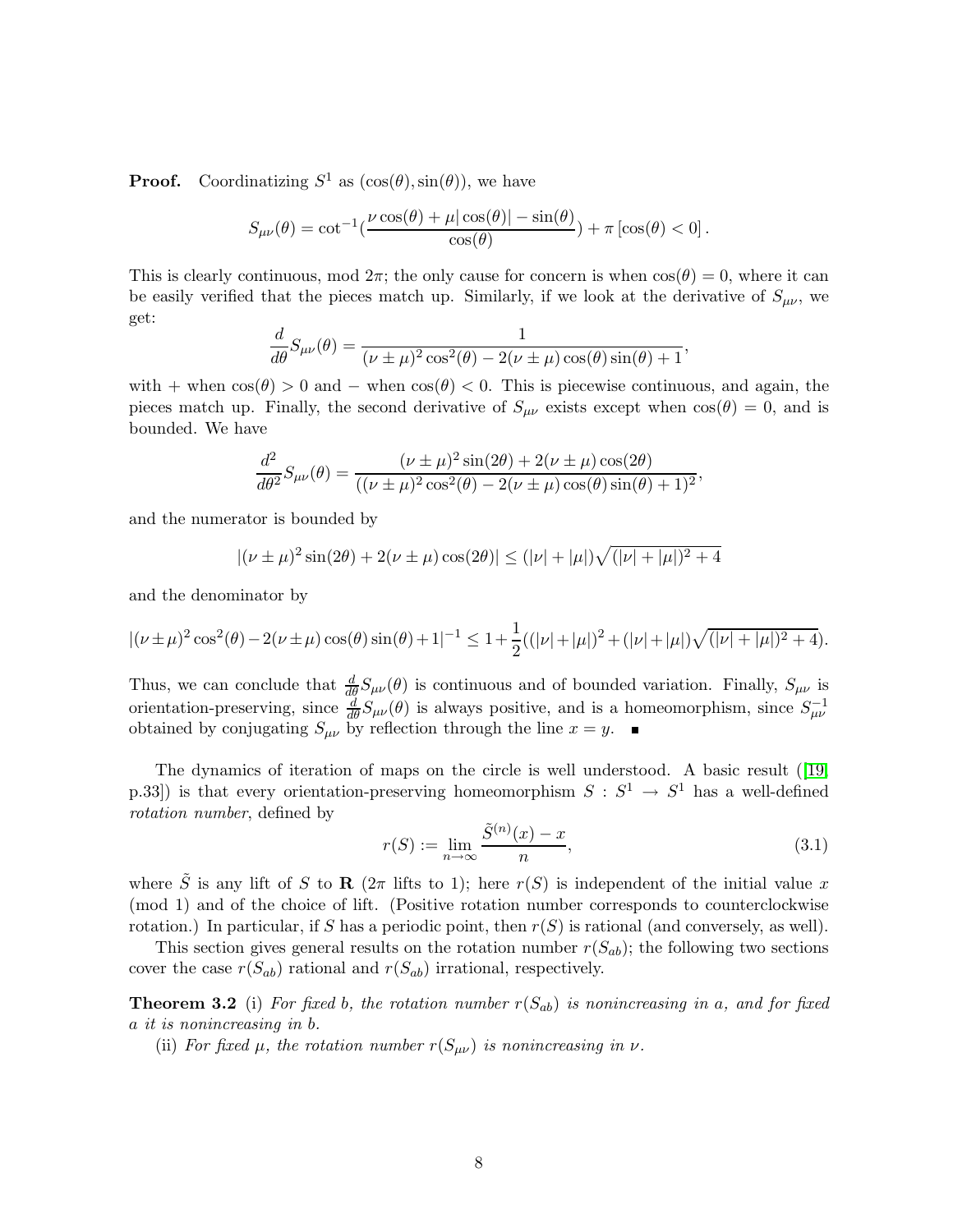**Proof.** (i). It suffices to show that  $r(S_{ab})$  is nonincreasing in a, the result for b follows from the relation  $r(S_{ab}) = r(S_{ba})$ .

Now, consider the behavior of  $S_{ab}(\theta)$  as a increases. If we can show that it moves clockwise as a increases, for every  $\theta$ , then we are done, by inspection of equation [\(3.1\)](#page-7-0). To show that  $S_{ab}(\theta)$  moves clockwise with a, we need only show that

$$
L = T_{ab}(\mathbf{v})_x \frac{\partial}{\partial a} T_{ab}(\mathbf{v})_y - T_{ab}(\mathbf{v})_y \frac{\partial}{\partial a} T_{ab}(\mathbf{v})_x \le 0,
$$

for all  $\mathbf{v} \in \mathbb{R}^2$ . For  $\mathbf{v}_x < 0$ , this is clearly 0, since  $T_{ab}(\mathbf{v})$  is independent of a in that case. For  $\mathbf{v}_x \geq 0$ ,  $T_{ab}(\mathbf{v}) = (a\mathbf{v}_x - \mathbf{v}_y, \mathbf{v}_y)$ ; a simple calculation gives

$$
L = -\mathbf{v}_x^2 \le 0,
$$

so (i) is proved.

(ii). As  $\nu$  increases, both a and b increase, so the result essentially follows from (i). More precisely, for fixed  $\theta$  the point  $S_{\mu\nu}(\theta)$  moves clockwise as  $\nu$  increases.

It a natural quesion to ask how the rotation number varies when  $\nu$  is held fixed, and  $\mu$ varies. Numerical evidence indicates that it is nonincreasing for  $\mu > 0$ , hence nondecreasing for  $\mu < 0$  (recall that  $r(S_{\mu\nu}) = r(S_{-\mu,\nu})$  since  $T_{\mu\nu}$  is topologically conjugate to  $T_{-\mu,\nu}$ ). This was observed by Bedford, Bullett and Rippon [\[2\]](#page-17-0), who proved this holds for  $\nu = 0$ . One can show that the rotation number is nonincreasing for  $\mu > |\nu|$ , using an extension of the approach used in Theorem [3.2\(](#page-7-1)i). One checks for fixed  $\theta$  that the fourth iterate  $S_{\mu\nu}^{(4)}(\theta)$  moves clockwise as  $\mu$ increases, with  $\nu$  held fixed; there are 16 possible cases to consider, depending on the signs of the iterates. However new ideas seemed needed to determine how the rotation number behaves in the region  $0 < \mu < |\nu|$ .

The fact that the rotation number is monotonic in  $b$  allows us to give fairly strong bounds on the rotation number, for a given  $a$ , as follows.

**Theorem 3.3** *For each fixed a and*  $-\infty \le b \le \infty$  *the values of*  $r(S_{ab})$  *completely fill out the following intervals, including their endpoints.*

*(i) For* a < 0*, the rotation number satisfies*

$$
r(S_{ab}) \in \left[0, \frac{1}{2}\right] \tag{3.2}
$$

(*ii*) Let  $0 \le a \le 2$ . For each  $n \ge 2$  on the interval  $2 \cos \frac{\pi}{n} \le a < 2 \cos \frac{\pi}{n+1}$ , the rotation *number satisfies*

$$
r(S_{ab}) \in \left[0, \frac{1}{n+1}\right].\tag{3.3}
$$

*(iii)* For  $a \geq 2$ *, the rotation number satisfies* 

$$
r(S_{ab}) = 0 \tag{3.4}
$$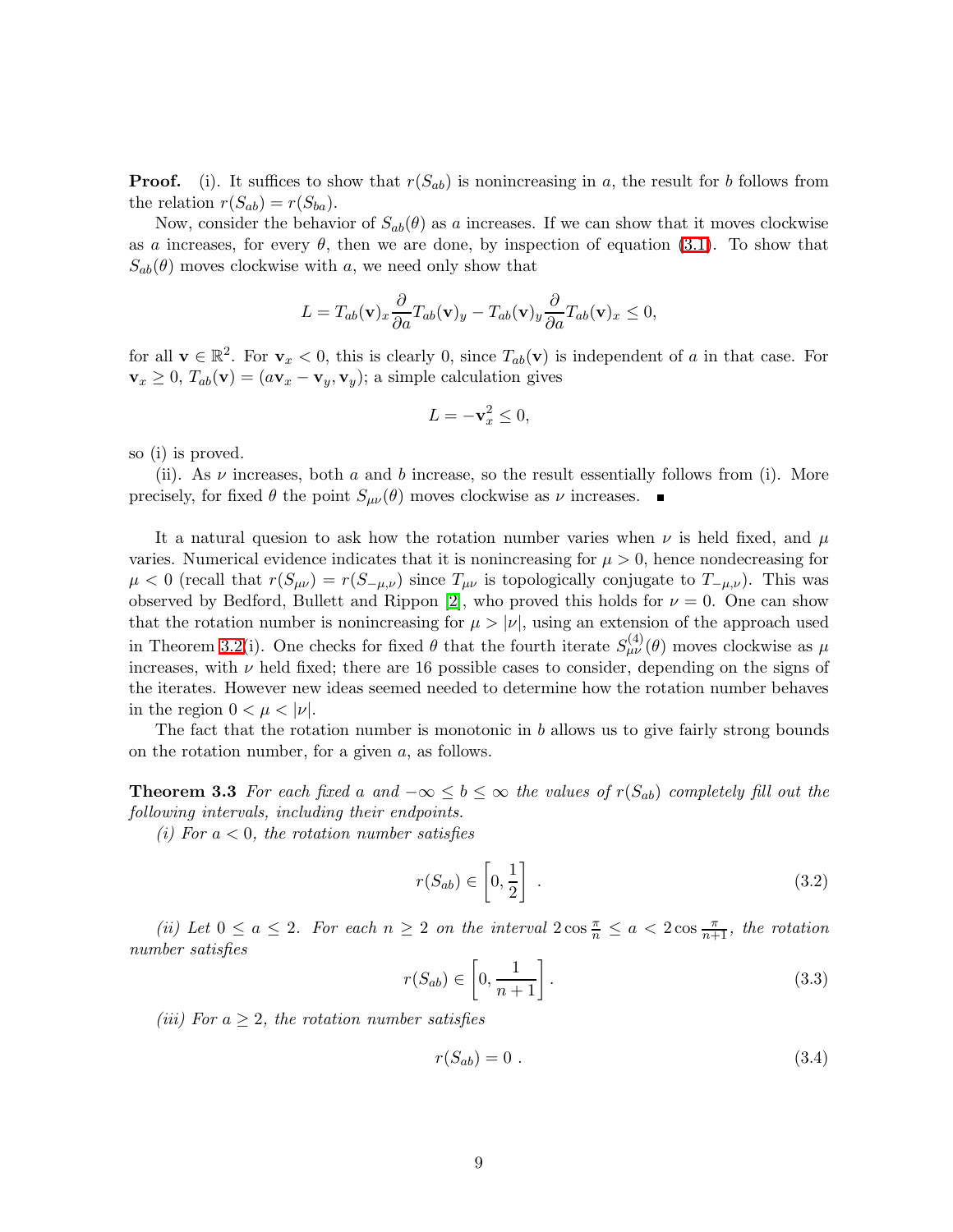**Proof.** We first consider the lower bounds in (i)–(iii). Now  $r(S_{ab})$  is nonincreasing in b, and  $S_{ab}$  has a fixed point whenever  $b \geq 2$ ; the existence of a fixed point implies  $r(S_{ab}) = 0$ . This establishes the lower bound and shows it is attained for all real a.

For the upper bound in case (iii), if  $a \geq 2$  then  $r(S_{ab}) = 0$  since  $r(S_{ab}) = r(S_{ba})$  by the conjugacy [\(2.4\)](#page-4-0), and  $r(S_{ba}) = 0$ .

For the upper bound in the other cases, these will follow if we show they are attained for all sufficiently large negative b. Suppose first that  $-2 \le a \le 2$ , and define  $\theta$  so that  $a = 2 \cos \theta$ ,  $0 \le \theta \le \pi$ . Let  $x_i(\mathbf{v}) = (T_{ab}^{(i)} \mathbf{v})_x$ . Then we claim that, for b sufficiently small, there is a periodic point **v** of  $S_{ab}$  such that  $\mathbf{v}_x < 0$ ,  $x_i(\mathbf{v}) > 0$ ,  $1 \leq i \leq n$ , and  $S_{ab}^{(n+1)}(\mathbf{v}) = (\mathbf{v})$ , where *n* is as in the hypothesis  $(n = 1 \text{ for } a < 0)$ . Note that  $n = \lfloor \frac{\pi}{\theta} \rfloor$  $\frac{\pi}{\theta}$ .

Now, note that a periodic point of  $S_{ab}$  satisfying the constraints must be a real eigenvector of the matrix  $M = \begin{bmatrix} a \\ 1 \end{bmatrix}$ 1 −1  $\begin{bmatrix} -1 \\ 0 \end{bmatrix}$ <sup>n</sup>  $\begin{bmatrix} b \\ 1 \end{bmatrix}$ 1 −1  $\begin{bmatrix} 0 \\ 0 \end{bmatrix}$ . Since this matrix has determinant 1, a necessary condition is that its trace be at least 2 (if the trace were negative, the sign condition would necessarily be violated). This gives a polynomial inequality in a and b; in terms of  $\theta$ , this is

$$
\sin((n+1)\theta)b \ge 2\sin(n\theta) + 2\sin(\theta).
$$

Note that the choice of n forces  $sin((n+1)\theta) \leq 0$ , so we have:

$$
b \le 2 \frac{\sin(n\theta) + \sin(\theta)}{\sin((n+1)\theta)}.
$$

Now, define  $c \ge 0$  by  $c \sin(\theta) = b \sin((n+1)\theta) - 2 \sin(n\theta) - 2 \sin(\theta)$ . Then the eigenvector of M of eigenvalue  $\geq 1$  is:

$$
\mathbf{v} = \left(\frac{\sin((n+1)\theta)}{\sin(\theta)}, \frac{1}{2}(c - \sqrt{c(c+4)}) + 1 + \frac{\sin(n\theta)}{\sin(\theta)}\right).
$$

It remains only to verify that v satisfies the sign conditions. Now,  $v_x \leq 0$  by inspection, so we need consider only  $x_i$ ,  $1 \leq i \leq n$ . By explicitly performing the appropriate matrix multiplication, we get:

$$
x_m = \frac{\sin(m\theta)}{\sin(\theta)}k + \frac{\sin((n-m+1)\theta)}{\sin(\theta)},
$$

for  $1 \leq m \leq n$ , where  $k = 1 + \frac{1}{2}(c + \sqrt{c(c+4)})$ . This is clearly positive for all  $1 \leq m \leq n$ , so the result is shown.

The remaining upper bound case for  $a < -2$  is handled by rewriting the proof above explicitly in terms of a for the  $n = 1$  case; we omit the details.

**Proof of Theorem [2.1.](#page-5-0)** By Theorem [3.2\(](#page-7-1)i) the rotation number  $r(S_{ab})$  is nonincreasing in b, and by Theorem [3.2](#page-7-1) it has rotation number attaining the endpoint values of the given intervals, in cases (i)–(iii). It remains only to show that for each a,  $r(S_{ab})$  is continuous in b, for it must then fill out the whole interval.

We first show that for varying b,  $r(S_{ab})$  assumes every rational value in the given interval. The proof of Theorem [3.2](#page-7-1) shows that  $S_{ab}(0)$  moves clockwise continuously in a as a increases. It follows that  $S_{ab}^{(n)}(0)$  has the same behavior for each n. If  $r = \frac{p}{q}$  $\frac{p}{q}$  is interior to the interval,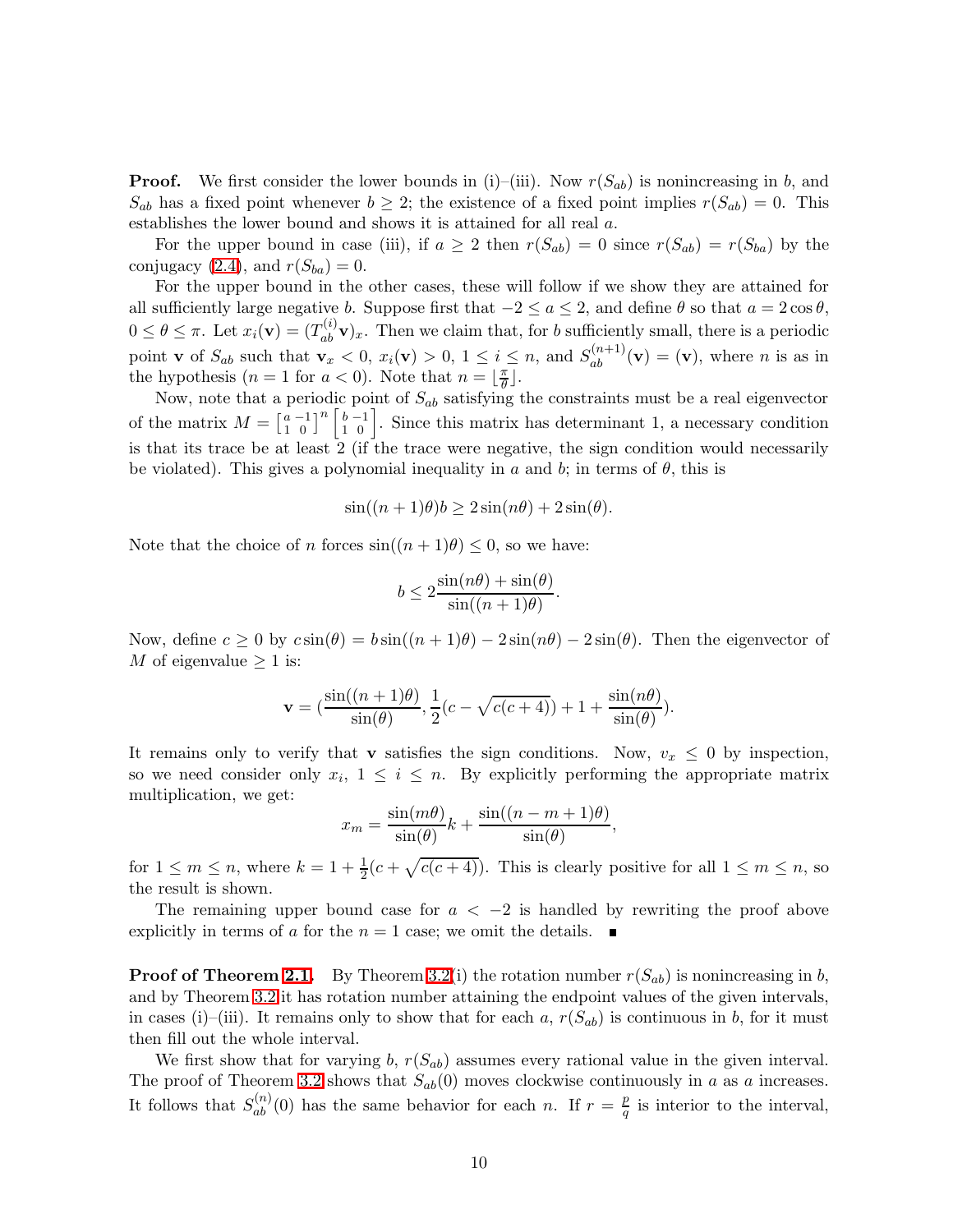then examining  $S_{ab}^{(q)}(0)$  as b increases, its continuous variation in b requires it to pass through a fixed point  $S_{ab}^{(q)}(0) = 0$  such that  $\theta = 0$  is a periodic point of rotation number  $\frac{p}{q}$ , because if it does not, the rotation number never increases beyond  $\frac{p}{q}$ , a contradiction.

Any nondecreasing function  $f : \mathbb{R} \to [a, b]$  which takes every rational value in  $[a, b]$  is continuous. The nondecreasing property guarantees that the left limit

$$
\lim_{x \searrow x_0^+} f(x) = f^+(x_0)
$$

and right limit

$$
\lim_{x \nearrow x_0^-} f(x) = f^-(x_0)
$$

both exist, with  $f^-(x_0) \leq f^+(x_0)$ . If  $f^-(x_0) < f^+(x_0)$ , then since  $f(x_0)$  can take only one rational value in the interval  $(f^-(x_0), f^+(x_0))$ , some rational value is omitted from the range of  $f(x)$ , a contradiction. Thus  $f^{-}(x_0) = f^{+}(x_0)$  and  $f(x)$  is continuous at  $x_0$ .

**Proof of Theorem [2.2.](#page-5-1)** Let  $\mu$  be fixed. Theorem [3.2\(](#page-7-1)i) shows that  $r(S_{\mu\nu})$  is nondecreasing in  $\nu$ , and  $r(S_{\mu\nu}) \in [0, \frac{1}{2}]$  $\frac{1}{2}$  by Theorem [3.4.](#page-10-0) We have  $r(S_{\mu\nu}) = 0$  when  $\nu \geq 2 - \mu$  by Theorem [3.4\(](#page-10-0)iii) since  $a = \mu + \nu \ge 2$ . For  $\nu$  negative and large the matrix  $M = \begin{bmatrix} b & -1 \\ 1 & 0 \end{bmatrix} \begin{bmatrix} a & -1 \\ 1 & 0 \end{bmatrix}$ has real eigenvalues with eigenvector of sign  $(+, -)$  hence  $S_{\mu\nu}$  has periodic point of period 2 and  $r(S_{\mu\nu})=2$ .

To establish continuity of  $r(S_{\mu\nu})$  in  $\nu$ , it suffices to show that  $S_{\mu\nu}$  has periodic points with rotation number  $\frac{p}{q}$  for all rational values  $0 < \frac{p}{q} < \frac{1}{2}$  $\frac{1}{2}$ . This follows similarly to the proof of Theorem [2.1.](#page-5-0) (We will later prove a stronger result in Lemma [4.1.](#page-14-0))

<span id="page-10-0"></span>In the special cases where  $S_{ab}^{(n)}(0,1) = (0,\pm 1)$  or  $S_{ab}^{(n)}(0,-1) = (0,\pm 1)$  we get significant information about the behavior of  $T_{ab}$ .

**Theorem 3.4** *Let*  $n \ge 1$  *and suppose that*  $S_{ab}^{(n)}(0,1) = (0,\pm 1)$ , *or*  $S_{ab}^{(n)}(0,-1) = (0,\pm 1)$ , *Then one of the following two relations holds:*

$$
T_{ab}^{(n)}(0,1) = (0,\lambda),\tag{3.5}
$$

<span id="page-10-1"></span>
$$
T_{ab}^{(n)}(0,-1) = (0,-\lambda^{-1}).
$$
\n(3.6)

*where*  $\lambda$  *is a nonzero real number.* 

*(i)* If  $\lambda > 0$ , then both relations above hold. In addition,

<span id="page-10-2"></span>
$$
T_{ab}^{(n)}(-1,0) = (-\lambda,0) \quad \text{and} \quad T_{ab}^{(n)}(1,0) = (\lambda^{-1},0). \tag{3.7}
$$

The rotation number  $r(S_{ab})$  is rational.

*(ii)* If  $\lambda < 0$ , then necessarily  $\lambda = -1$ . In the first case

$$
T_{ab}^{(n)}(0,1) = (0,-1) \quad and \quad T_{ab}^{(n)}(-1,0) = (1,0), \tag{3.8}
$$

*while in the second case,*

$$
T_{ab}^{(n)}(0,-1) = (0,1) \qquad and \qquad T_{ab}^{(n)}(1,0) = (-1,0). \tag{3.9}
$$

The rotation number  $r(S_{ab})$  can be irrational or rational.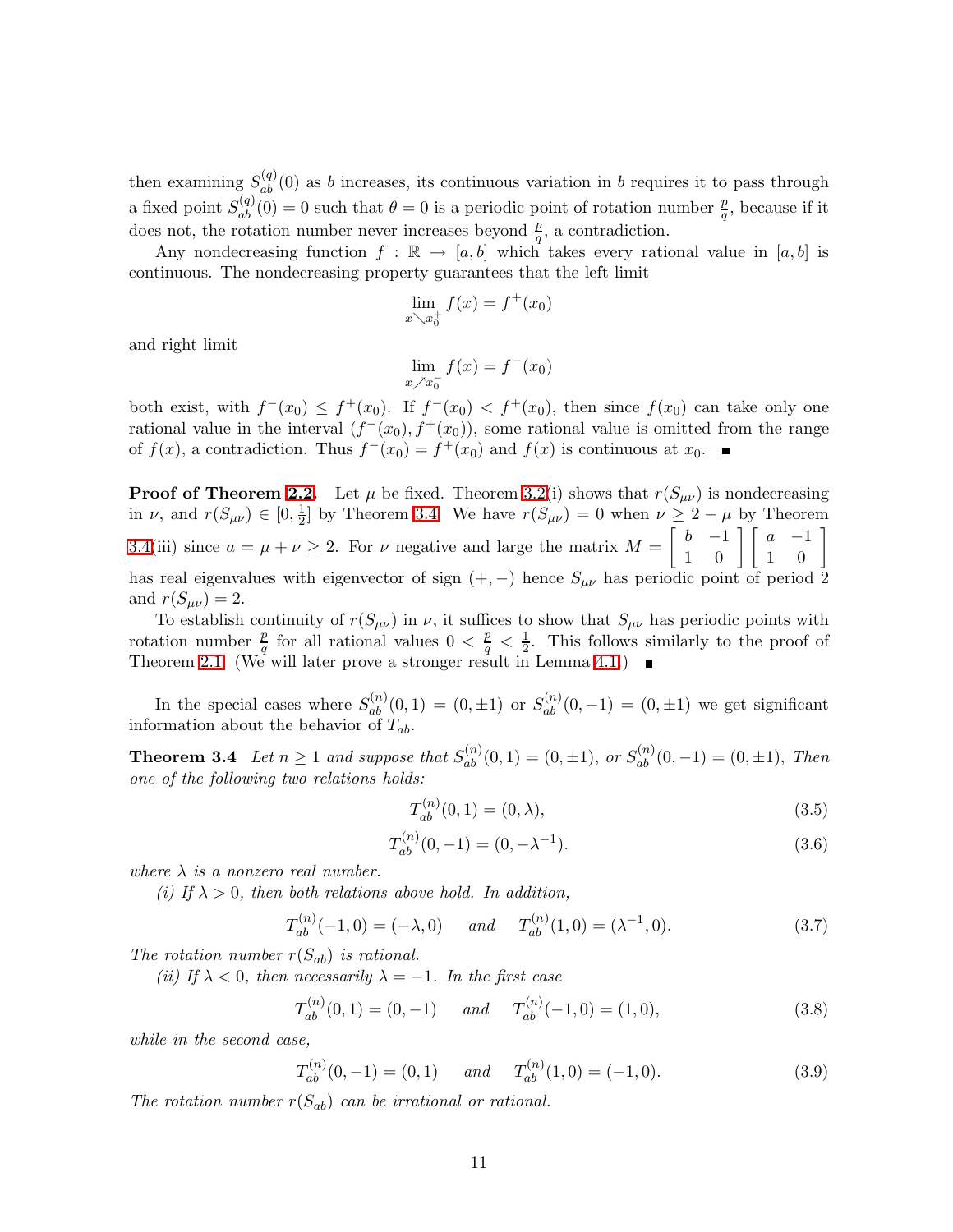**Proof.** We check that the involution  $R(x, y) = (y, x)$  has

$$
T_{ab}^{-1}(x,y) = R^{-1} \circ T_{ab} \circ R , \qquad (3.10)
$$

We have  $T_{ab}(x, y) = (ax - y, x)$  if  $x \ge 0$ , and  $(bx - y, x)$  if  $x < 0$ . This gives

<span id="page-11-0"></span>
$$
T_{ab}(x,y) = (z,w) \Rightarrow T_{ab}(w,z) = (y,x),
$$

<span id="page-11-1"></span>where in fact  $w = x$ , which implies [\(3.10\)](#page-11-0). By induction on  $n \ge 1$  this yields the implication

$$
T_{ab}^{(n)}(x,y) = (z,w) \Rightarrow T_{ab}^{(n)}(w,z) = (y,x). \tag{3.11}
$$

Now suppose the first relation [\(3.5\)](#page-10-1) holds. This yields

$$
T_{ab}^{(n)}(-1,0) = T_{ab}^{(n+1)}(0,1) = T_{ab}(0,\lambda) = (-\lambda,0).
$$

Using [\(3.11\)](#page-11-1) applied to the first relation and to this relation yields

$$
T_{ab}^{(n)}(\lambda,0) = (1,0), \tag{3.12}
$$

$$
T_{ab}^{(n)}(0,-\lambda) = (0,-1). \tag{3.13}
$$

If  $\lambda > 0$  then rescaling these by a factor  $\lambda^{-1}$  gives (i), e.g.

$$
T_{ab}^{(n)}(0,-1) = \lambda^{-1} T_{ab}^{(n)}(0,-\lambda) = (0,-\lambda^{-1}).
$$

If  $\lambda < 0$ , then we obtain:

$$
(-\lambda, 0) = T_{ab}^{(n)}(-1, 0) = |\lambda|^{-1} T_{ab}^{(n)}(\lambda, 0) = (-\lambda^{-1}, 0)
$$

and thus  $\lambda = \lambda^{-1} = -1$ . By hypothesis  $T_{ab}^{(n)}(0,1) = (0,-1)$  and applying  $T_{ab}$  to both sides gives the other relation.

Now suppose the second relation [\(3.6\)](#page-10-2) holds. This yields

$$
T_{ab}^{(n)}(1,0) = T_{ab}^{(n+1)}(0,-1) = T_{ab}(0,-\lambda^{-1}) = (\lambda^{-1},0).
$$

Using [\(3.11\)](#page-11-1) applied to these relations yields

$$
T_{ab}^{(n)}(-\lambda^{-1},0) = (0,-1)
$$
\n(3.14)

$$
T_{ab}^{(n)}(0,\lambda^{-1}) = (0,1). \tag{3.15}
$$

If  $\lambda > 0$  rescaling these equalities by  $\lambda$  gives (i). The case  $\lambda < 0$  giving the second case in (ii). is done similarly to the first case.

If  $\lambda > 0$  in the first or second relation then  $S_{ab}^{(n)}(0,1) = (0,1)$  (resp.  $S_{ab}^{(n)}(0,-1) = (0,-1)$ ) so the rotation number  $r(S_{ab})$  is rational.

If  $\lambda < 0$  in these relations there is no constraint on the rationality of the rotation number  $r(S_{ab})$ . In part II we give a case (ii) example having with irrational rotation number (15, Example 4.1]), and also a case (ii) example with rational rotation number ([\[15,](#page-18-13) Example 4.3]).  $\blacksquare$ 

There are several special cases in which one can give explicit formulae for the rotation number  $r(S_{ab})$ . These are of interest in part because we have no formulae for generic a and b and in part because they also provide several examples of parameter values for which  $T_{ab}$  is periodic. These results all appear in Beardon, Bullett and Rippon [\[2\]](#page-17-0).

Example 3.1 *If*  $a = b = 2\cos(\theta)$ *, with*  $0 < \theta < \pi$ *, then*  $r(S_{ab}) = \frac{\theta}{2\pi}$ *.*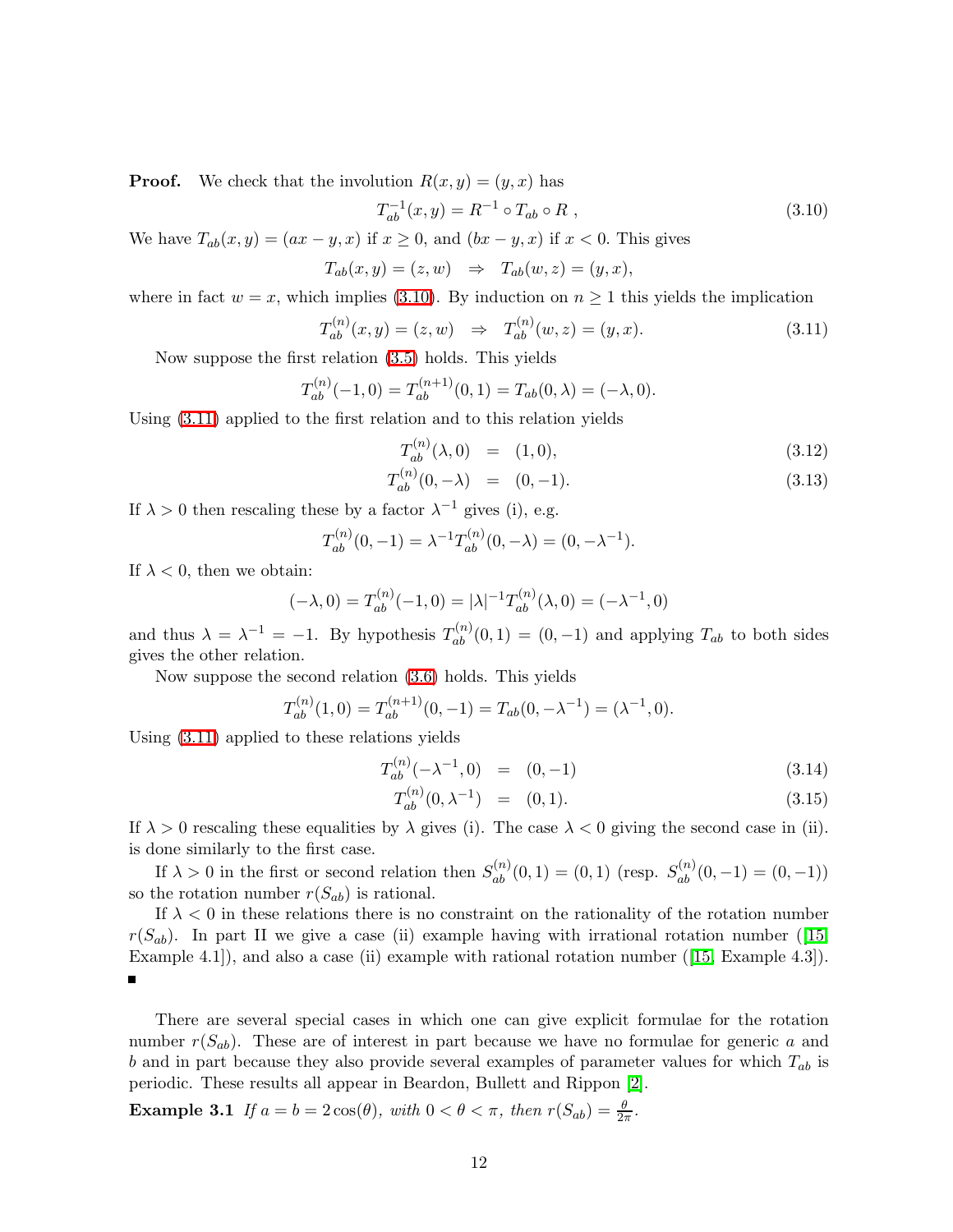**Proof.** Note that  $T_{ab}$  is a linear map, since  $a = b$ . If we conjugate  $T_{ab}$  by the matrix  $M = \begin{bmatrix} 1 \\ \cos(\theta) \end{bmatrix}$  $\cos(\theta)$ 0  $\begin{bmatrix} 0 \\ \sin(\theta) \end{bmatrix}$ , then we get the matrix  $\begin{bmatrix} \cos(\theta) \\ \sin(\theta) \end{bmatrix}$  $\sin(\theta)$  $-\sin(\theta)$  $\left[\begin{array}{c} -\sin(\theta) \\ \cos(\theta) \end{array}\right]$ , which is rotation by  $\theta$ . Since M is orientation-preserving for  $0 < \theta < \pi$ , conjugation by M preserves the rotation number of  $S_{ab}$ ; rotation by  $\theta$  has rotation number  $\frac{\theta}{2\pi}$ , thus the formula given. Note that when  $\frac{\theta}{2\pi}$  is rational,  $T_{0\nu}$  is periodic, and the period is computed from the rotation number.  $\blacksquare$ 

Example 3.2 If  $a = 2\cos(\frac{\pi}{n})$ , for  $n \ge 2$ , and  $b = 2\cos(\theta)$  with  $0 < \theta < \pi$ , then  $r(S_{ab}) = \frac{\theta}{\pi + n\theta}$ . *When*  $\frac{\theta}{2\pi} = \frac{p}{q}$  $\frac{p}{q}$  *is rational, then*  $T_{ab}$  *is periodic with period*  $2np+q$ *, for* q *odd, and half this if* q *is even.*

**Proof.** Here, we have a slightly more complicated situation, in that the map  $T_{ab}$  is not linear. Again, we conjugate by  $M = \begin{bmatrix} 1 \\ \cos \theta \end{bmatrix}$  $\cos(\theta)$  $\mathbf{0}$  $\begin{bmatrix} 0 \\ \sin(\theta) \end{bmatrix}$ , to get

<span id="page-12-0"></span>
$$
T'(\mathbf{v}) = \begin{cases} \mathbf{v} \begin{bmatrix} \cos(\theta) - \sin(\theta) \\ \sin(\theta) & \cos(\theta) \end{bmatrix}, & \text{if } (\cos(\theta), \sin(\theta)) \cdot \mathbf{v} \le 0, \\ \mathbf{v}M \begin{bmatrix} 2\cos(\frac{\pi}{n}) - 1 \\ 1 \end{bmatrix} M^{-1}, & \text{if } (\cos(\theta), \sin(\theta)) \cdot \mathbf{v} \le 0. \end{cases}
$$

The important thing to note is that the second case will always occur exactly  $n$  times in a row, and that the nth power of that matrix is  $-1$ . If, in formula [\(3.1\)](#page-7-0), we consider only the subsequence of iterates not in the middle of such a block, we get the following:

$$
r(S_{ab}) = \lim_{i \to \infty} \frac{i\frac{\theta}{2\pi} + \frac{1}{2} \lfloor i\frac{\theta}{\pi} \rfloor}{i + \lfloor i\frac{\theta}{\pi} \rfloor n}.
$$

In the limit, we can ignore the floors, to get  $\frac{\theta}{\pi+n\theta}$ , as claimed. Here, again, when  $\frac{\theta}{2\pi}$  is rational,  $T_{ab}$  is periodic.  $\blacksquare$ 

As a special case of Example [3.2,](#page-12-0) in  $(\mu, \nu)$  parameters, taking  $\nu = 0$ ,  $\mu = 2 \cos \frac{\pi}{n}$ , for  $n \ge 3$ , yields a  $T_{\mu\nu}$  which is periodic with period  $n^2$ . This corresponds to the parameters  $a = 2\cos\frac{\pi}{n}$ ,  $b = 2 \cos \frac{(n-1)\pi}{n}$  in Example [3.2.](#page-12-0)

<span id="page-12-1"></span>**Example 3.3** For each integer  $n \geq 2$ , if both  $a, b \leq 0$ , and  $ab = 4\cos^2(\frac{\pi}{2a})$  $(\frac{\pi}{2n})$ *, then*  $r(S_{ab}) = \frac{2n-1}{4n}$ *, and* Tab *is periodic.*

**Proof.** For this case, the simplest approach is to explicitly calculate  $T_{ab}^{(m)}(\mathbf{v})$ , for  $1 \le m \le 4n$ , and plug that information into equation [\(3.1\)](#page-7-0). It is most convenient to take  $v_x, v_y < 0$ . We can now calculate:

$$
x_{2i} = \frac{\sin\left(\frac{(i+1)\pi}{n}\right) + \sin\left(\frac{i\pi}{n}\right)}{\sin\left(\frac{\pi}{n}\right)} \mathbf{v}_x - \frac{\sin\left(\frac{i\pi}{n}\right)}{\sin\left(\frac{\pi}{n}\right)} a \mathbf{v}_y \le 0,
$$
  

$$
x_{2i+1} = \frac{\sin\left(\frac{(i+2)\pi}{n}\right) + 2\sin\left(\frac{(i+1)\pi}{n}\right) + \sin\left(\frac{i\pi}{n}\right)}{\sin\left(\frac{\pi}{n}\right)} \mathbf{v}_x - \frac{\sin\left(\frac{(i+1)\pi}{n}\right) + \sin\left(\frac{i\pi}{n}\right)}{\sin\left(\frac{\pi}{n}\right)} \mathbf{v}_y \ge 0,
$$

for  $0 \le i \le (n-1)$ . One can now calculate that  $T_{ab}^{(2n)}(\mathbf{v}) = -\mathbf{v}$ ; since, by symmetry, we could as easily have started with  $\mathbf{v}_x, \mathbf{v}_y > 0$ , we can conclude that  $T_{ab}^{(4n)} = 1$ . By inspecting the sequence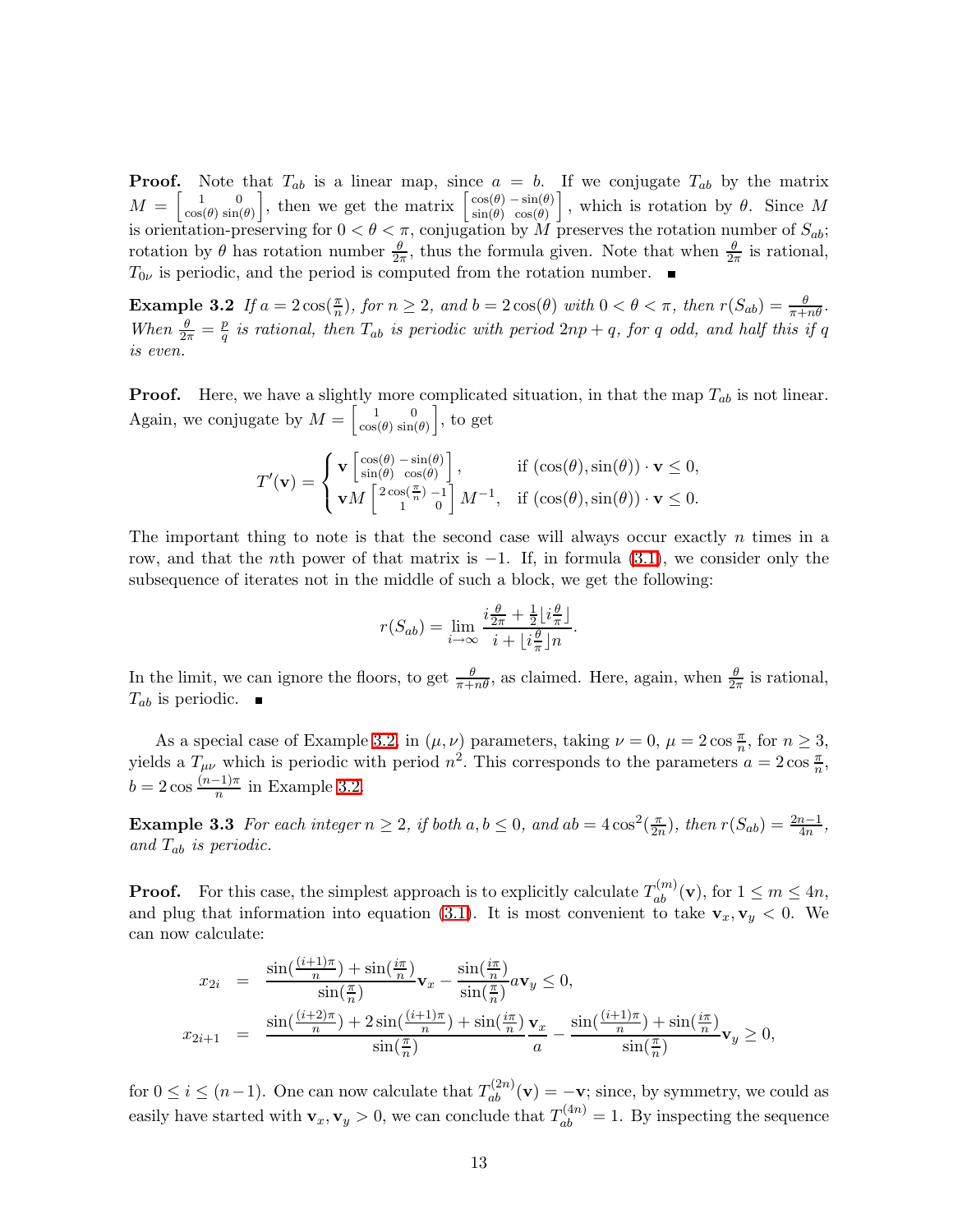of quadrants we pass through in a period, we conclude that in  $4n$  steps, we wrap around the origin  $2n - 1$  times;  $r(S_{ab})$  is thus  $\frac{2n-1}{4n}$ .

Example [3.3](#page-12-1) gives a countable collection of one-parameter families, on which  $T_{ab}$  is a periodic map ; the question of whether other any other continuous families of periodic parameter values exist is still open. Example 4.1 in part II gives a countable number of periodic maps with isolated periodic parameter values. It gives a one-parameter family with fixed symbolic dynamics, where the rotation number changes in the family. The fixing of the symbolic dynamics bt  $T_{ab}^{(8)}(0,-1) = (0,1)$  yields a one-parameter family and since the rotation number varies in the family, the rational rotation number points, which give periodic maps, must have isolated parameter values.

## 4. Rational Rotation Number

We first characterize those cases when  $T_{ab}$  is a periodic map.

**Proof of Theorem [2.3.](#page-5-2)** If  $T_{ab}$  is periodic, then  $(0, 1)$  is a periodic point.

Suppose, conversely, that  $(0, 1)$  is a periodic point of  $T_{ab}$  of minimal period p. Then so is (1,0), with the same period p, because  $T_{ab}^{-1}$  is obtained from  $T_{ab}$  by interchanging x and y coordinates, cf. Theorem [3.4.](#page-10-0) Next  $T_{ab}((0,-1)) = (1,0)$  hence  $(0,-1)$  is a periodic point. We use the piecewise linear nature of  $T_{ab}$  to prove that  $T_{ab}$  is periodic. An iterate  $T_{ab}^{(n)}$  is linear on a sector  $\Sigma$  as long as the x-axis never intersects the interior of  $T_{ab}^{(j)}(\Sigma)$  for  $0 \leq j \leq n$ . Because  $(0, 1)$  and  $(0, -1)$  are both periodic, the image of the x-axis under all iterates  $\{T^{(n)}: n > 0\}$ splits the plane into a finite number of sectors, and the image of each of these sectors under  $T$ is another sector. It follows that  $T_{ab}^{(p)}$  permutes these sectors and is linear on each one of them. But each sector contains two linearly independent fixed points of  $T_{ab}^{(p)}$ , from which it follows that  $T_{ab}^{(p)}$  is the identity map on each sector. Since these sectors partition the entire plane,  $T_{ab}$ is periodic with period  $p$ .

The parameter values giving periodic maps  $T_{ab}$  can be classified by the period length p, and by the symbolic dynamics of the iterates, in which the symbolic dynamics describes the x-coordinate signs of each iterate as belonging to  $\{+,-,0\}$ . There are a countable collection of such data. In each case, either one gets (one or two) isolated parameter values, or else a one-parameter family of values  $(a, b)$ ; the family is determined by the requirement that  $T_{ab}^{(p)}(0,1) = (0,1)$ , cf. Theorem [3.4.](#page-10-0) Example [3.3](#page-12-1) exhibited a countable number of oneparameter families of periodic maps. There are a countable number of parameter values that are isolated in the sense that they are the unique point in some open neighborhood in the parameter space for a periodic map with the given period and symbolic dynamics. Examples appear in part II, as described at the end of §3.

We also note that the parameter values for periodic points can be subdivided into two types.

*Type (i).* (0, 1) and (0, -1) are in the same periodic orbit of  $T_{ab}$ , necessarily of even period. *Type (ii)*. (0, 1) and (0, -1) are in separate periodic orbits of  $T_{ab}$ , having the same (even or odd) period.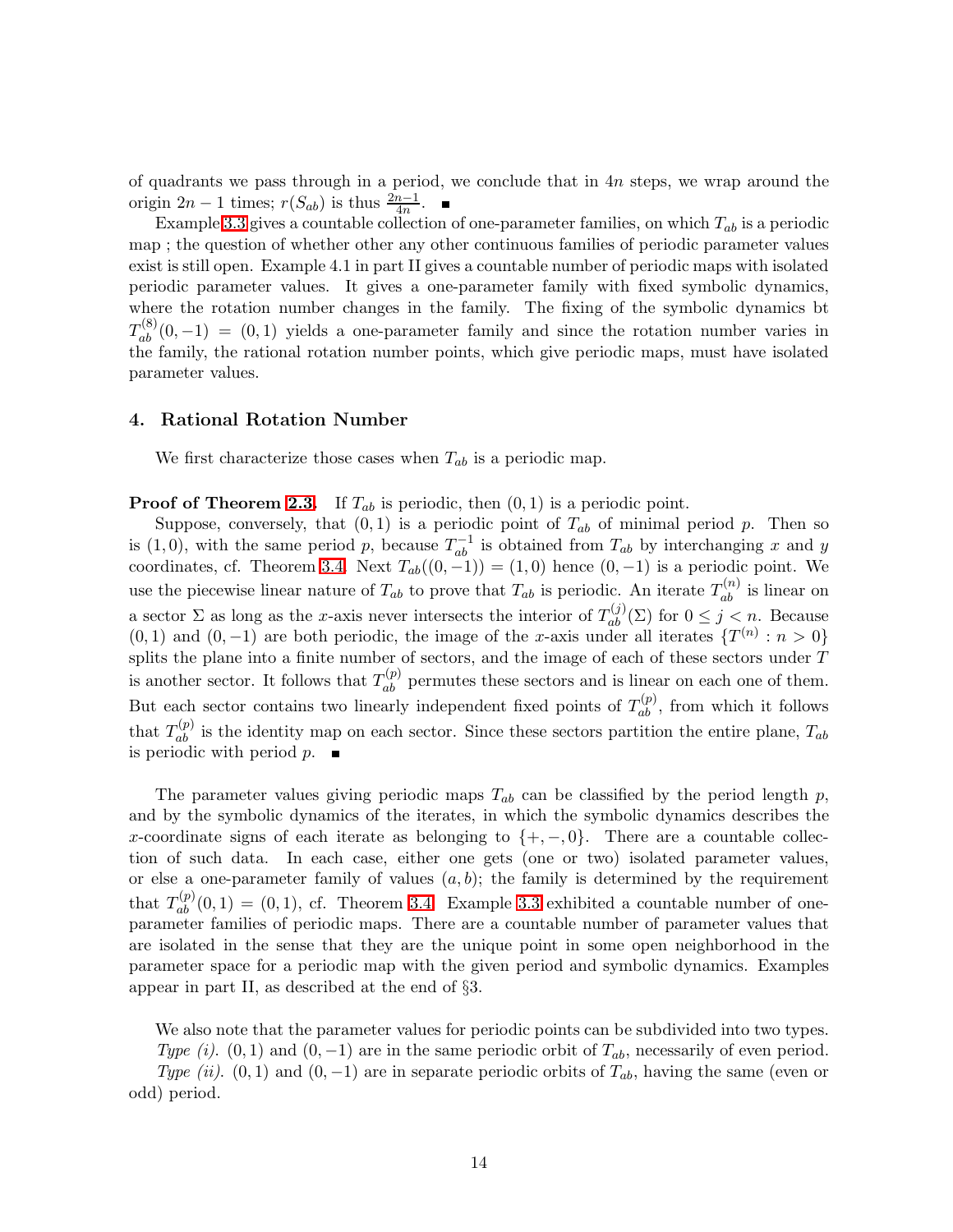Examples show that both types of periodic orbit occur.

To prove Theorem [2.4,](#page-6-0) which characterizes the possible dynamics of  $T_{ab}$  when the rotation number is rational, we use the  $(\mu, \nu)$ -parameter space. The following auxiliary lemma is a main tool in proving Theorem [2.4;](#page-6-0) its important feature is the uniqueness assertion.

<span id="page-14-0"></span>**Lemma 4.1** For every rational  $r = \frac{p}{q}$  $\frac{p}{q}$  with  $0 < r < \frac{1}{2}$  and each fixed  $\mu \in \mathbb{R}$ , the following *holds.* For each  $\mathbf{v} = e^{i\theta} \in S^1$  there is a unique parameter value  $\nu \in \mathbb{R}$  such that  $\mathbf{v}$  is a periodic *point of*  $S_{\mu\nu}$  *of rotation number r.* 

**Proof.** Let  $\mu$  be fixed. We first show that for fixed  $\theta$ , the second iterate  $S_{\mu\nu}^{(2)}(\theta)$  moves strictly clockwise as  $\nu$  increases. The proof of Theorem [3.2\(](#page-7-1)ii) shows that  $\frac{d}{d\nu}S_{\mu\nu}^{(2)}(\theta) \leq 0$ . If  $x_0 = \mathbf{v}_x$ and  $x_1 = (S_{\mu\nu}(\mathbf{v}))_x$  then for  $\frac{d}{d\nu}S_{\mu\nu}^{(2)}(\mathbf{v}) = 0$  it is necessary that  $x_0 = x_1 = 0$ . But if  $x_0 = 0$ , then  $x_1 = -\mathbf{v}_y$  which is impossible for  $\mathbf{v} \in S^1$ . By the same argument, for each  $n \geq 2$ , and fixed  $\theta$ ,  $S_{\mu\nu}^{(n)}(\theta)$  moves strictly clockwise as  $\nu$  increases.

The families of Example [3.3](#page-12-1) give us some  $\nu_0$  such that **v** is a periodic point of  $S_{\mu\nu_0}$  of rotation number  $\frac{2q-1}{4q}$ ; consider, now, the behavior of  $S_{\mu\nu}^{(4q)}(v)$  as  $\nu$  changes from  $\nu_0$ . If  $\nu$  decreases from  $\nu_0, r(S_{\mu\nu}) > \frac{2q-1}{4q} > r$ , so we need consider only  $\nu > \nu_0$ . As we increase  $\nu, \mathbf{w}_{\nu} := S_{\mu\nu}^{(4q)}(\mathbf{v})$ moves smoothly (and strictly) clockwise. If we view this as a function of  $\nu$  to the point  $\theta_{\nu}$  with  $\mathbf{w}_{\nu} = e^{2\pi i \theta_{\nu}},$  we can take the lift  $\tilde{S}(\nu) = \theta_{\nu}$  of this function to **R**, with the initial condition  $\tilde{S}(\nu_0) = 2q - 1$ ; this is continuous, strictly decreasing, and for large enough  $\nu$  attains a value below 4.  $(\tilde{S}(\nu) \ge 4$  implies  $r(S_{\mu\nu}) \ge \frac{1}{q}$ .) Since  $2q - 1 > 4p \ge 4$ , there is a unique  $\nu$  such that  $\tilde{S}(\nu) = 4p$ . It is then easy to see that **v** is a periodic point of  $S_{\mu\nu}$  of rotation number  $r = \frac{p}{q}$  $\frac{p}{q}.$ 

**Proof of Theorem [2.4.](#page-6-0)** We use the  $(\mu, \nu)$ -parameter space. We fix  $\mu$ , and allow  $\nu$  to vary; we can use the monotonicity in  $\nu$  to deduce the behavior for every  $\nu$  (for that rotation number) from the behavior from one special  $\nu$ . In particular, let  $\nu_0$  be the unique  $\nu$  such that  $(0,1)$  is a periodic point of  $S_{\mu\nu_0}$  of rotation number  $r(S_{\mu\nu}) = \frac{p}{q}$ . Now, if  $(0, 1)$  is a periodic point of  $T_{\mu\nu_0}$ , then  $T_{\mu\nu_0}$  is periodic, by Theorem [2.3;](#page-5-2) since rational rotation number implies existence of a periodic point, the uniqueness part of Lemma [4.1](#page-14-0) then tells us that  $\nu = \nu_0$  is the only value of  $\nu$  for which  $r(S_{\mu\nu}) = \frac{p}{q}$ . This situation corresponds to case (iii) of the theorem, because we will show below that in all remaining cases  $S_{ab}$  has at most two periodic orbits.

Thus, in what follows we assume that  $(0,1)$  is not a periodic point of  $T_{\mu\nu_0}$ , so the map is not a periodic map. Then there must be some positive real  $\lambda \neq 1$  such that  $T_{\mu\nu 0}^{(q)}(0,1) = (0,\lambda)$ . We can, without loss of generality, assume that  $\lambda > 1$ ; the proof for  $\lambda < 1$  is analogous. For the orbit of  $(0, -1)$ , we also have by Theorem [3.4\(](#page-10-0)i) that  $T_{\mu\nu_0}^{(q)}(0, -1) = (0, -\lambda^{-1})$ .

Note first that if we plot the orbits of  $(0,1)$  and  $(0,-1)$  under  $S_{\mu\nu_0}$ , then the two orbits are alternating as we move around the circle. Also, the sector bounded by a point of one orbit and a neighboring point from the other orbit is linear under the action of  $T_{\mu\nu_0}^{(q)}$ . Now in each sector  $T_{\mu\nu_0}^{(q)}$  has two eigenvectors, given by the endpoints of the sector, so it can have no other eigenvector in the sector, unless it is a multiple of the identity on the whole sector. But this cannot happen, for if  $T_{\mu\nu_0}^{(q)}$  were a multiple of the identity on the sector, necessarily  $\pm I$ , then each endray would consists of periodic points of period  $q$  or  $2q$ , and the orbit of some point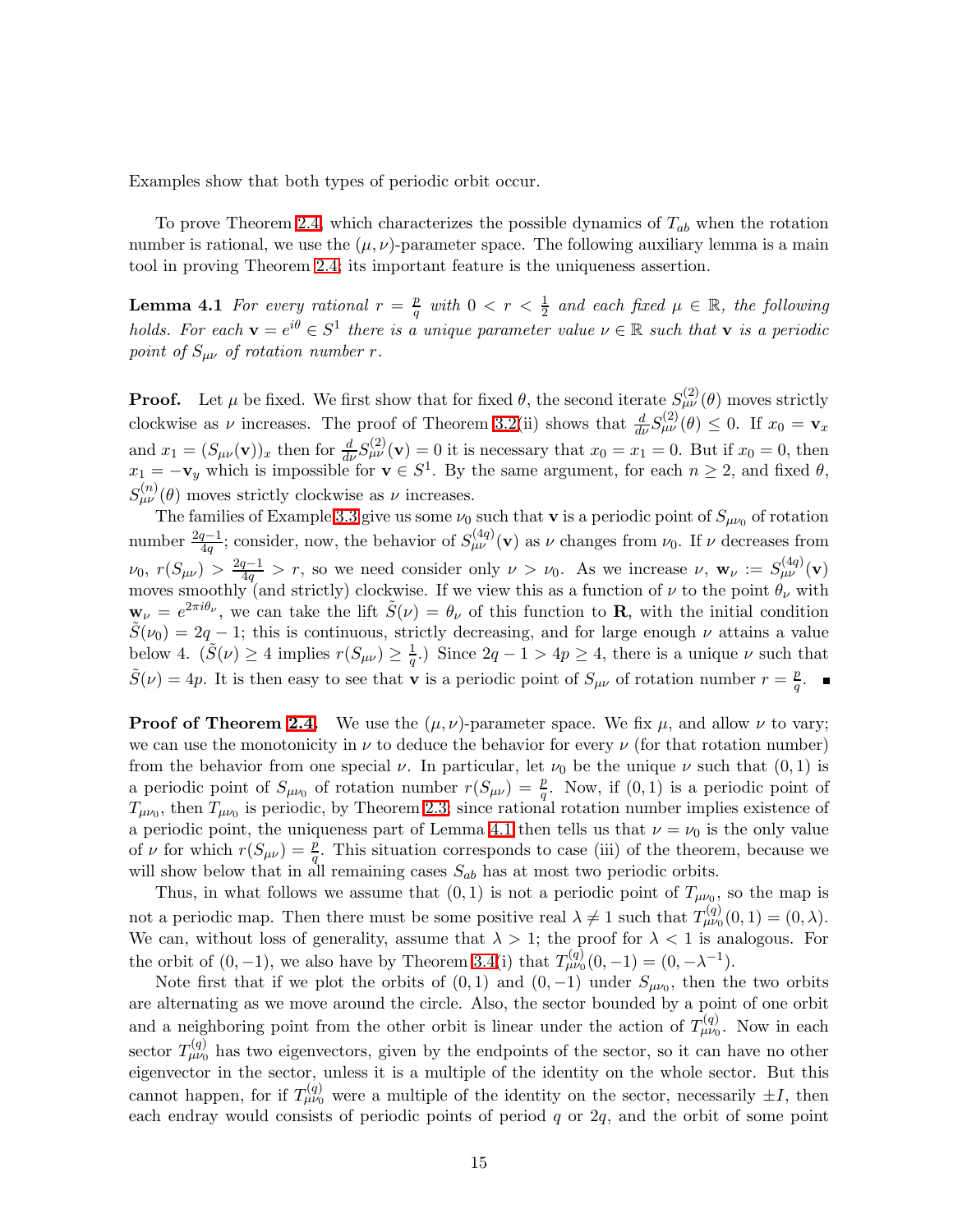on one of these endrays contains  $(0, 1)$ , so  $(0, 1)$  would be a periodic point, contradicting our assumption. We conclude that  $S_{\mu\nu_0}$  has no other periodic orbits.

Now, for any  $0 \leq n < q$ , let  $\mathbf{v}_0(\nu) \in S^1$  be  $S_{\mu\nu}^{(-n)}(0,1)$ , and let  $\mathbf{v}_1(\nu)$  and  $\mathbf{v}_{-1}(\nu)$  be the points of the form  $S_{\mu\nu}^{(-i)}(0,-1)$ ,  $0 \leq i < q$  immediately counterclockwise and clockwise of  $\mathbf{v}_0(\nu)$ , respectively. For every point in the interval from  $\mathbf{v}_{-1}(\nu)$  to  $\mathbf{v}_1(\nu)$ , label the point as *clockwise* if  $S_{\mu\nu}^{(q)}$  moves the point clockwise, and similarly label it as *counterclockwise* if  $S_{\mu\nu}^{(q)}$  moves the point counterclockwise (fixed points will receive no label). Now, at  $\nu = \nu_0$ , the points between  $\mathbf{v}_{-1}$ and  $\mathbf{v}_0$  will be labelled clockwise, and the points between  $\mathbf{v}_0$  and  $\mathbf{v}_1$  will be labelled counterclockwise, since  $\mathbf{v}_0$  is an attracting fixed point of  $S_{\mu\nu}^{(q)}$ , and  $\mathbf{v}_{\pm 1}$  are repelling fixed points of  $S_{\mu\nu}^{(q)}$ . As  $\nu$  decreases, every point labelled counterclockwise will remain labelled counterclockwise (by the proof of Theorem [2.2\)](#page-5-1); further,  $\mathbf{v}_0$  and  $\mathbf{v}_{\pm 1}$  will be labelled counterclockwise. Now,  $T_{\mu\nu}^{(q)}$  is linear on the interval from  $\mathbf{v}_0$  to  $\mathbf{v}_1$ , so  $S_{\mu\nu}^{(q)}$  can have at most two fixed points in the interval. As long as there are points labelled clockwise in the interval,  $S_{\mu\nu}^{(q)}$  must have exactly two fixed points; these must move continuously toward each other; when the two fixed points coincide, we are left with one fixed point; after that point, there can be no fixed points in the interval. Thus, we can conclude that the interval from  $v_{-1}$  to  $v_1$  always has either two, one, or zero fixed points of  $S_{\mu\nu}^{(q)}$ , in the range of  $\nu \leq \nu_0$  such that  $r(S_{\mu\nu}) = \frac{p}{q}$ ; the proof for  $\nu \geq \nu_0$  is analogous. Now, the proof applies for any  $\mathbf{v}_0$ ; there are exactly q possible choices of  $\mathbf{v}_0$ , and the intervals from  $\mathbf{v}_{-1}$  to  $\mathbf{v}_1$  around these choices of  $\mathbf{v}_0$  exhaust  $S^1$ ; therefore, we can conclude that the number of distinct periodic orbits of  $S_{\mu\nu}$  must equal the number of distinct fixed points of  $S_{\mu\nu}^{(q)}$ between  $\mathbf{v}_{-1}$  and  $\mathbf{v}_1$ , which is at most two. There are then three cases:

#### *Case 1*: Sµν *has no periodic orbit*.

Then  $r(S_{\mu\nu})$  is irrational, contradicting the hypothesis that it is rational; this case cannot occur.

# *Case 2*: Sµν *has exactly two periodic orbits*.

Let  $w$  be a fixed point corresponding to one of the orbits, and  $w'$  a fixed point corresponding to the other orbit. Then there must be some  $\lambda$  such that  $T_{\mu\nu}^{(q)}(\mathbf{w}) = \lambda \mathbf{w}$ , and  $T_{\mu\nu}^{(q)}(\mathbf{w}') = \lambda^{-1} \mathbf{w}'$ . For every point **v**,  $S_{\mu\nu}^{(i)}(\mathbf{v})$  comes arbitrarily close to **w** (for  $i > 0$ ); there is an interval around **w** which behaves linearly under  $T_{\mu\nu}^{(q)}$ , so every point eventually is transformed by the same map.  $T_{\mu\nu}^{(q)}$  has an eigenvector of eigenvalue  $> 1$ ; it is easy to see that every point must diverge exponentially except for the eigenvector of eigenvalue < 1, which converges exponentially to 0. Similarly, in the other direction, every point diverges exponentially except for the eigenvector of eigenvalue  $> 1$ , which converges exponentially to 0. This is case (ii) in the theorem.

## *Case 3*: Sµν *has exactly one periodic orbit*.

If we reflect a periodic orbit of  $S_{\mu\nu}$  around the line  $x = y$ , we must get a periodic orbit; thus, in this case, the periodic orbit must be symmetrical around  $x = y$ . It follows, then, that the orbit lifts to a periodic orbit of  $T_{\mu\nu}$  ( $T_{\mu\nu}^{(q)}$  and  $T_{\mu\nu}^{(-q)}$  must multiply the vectors in the orbit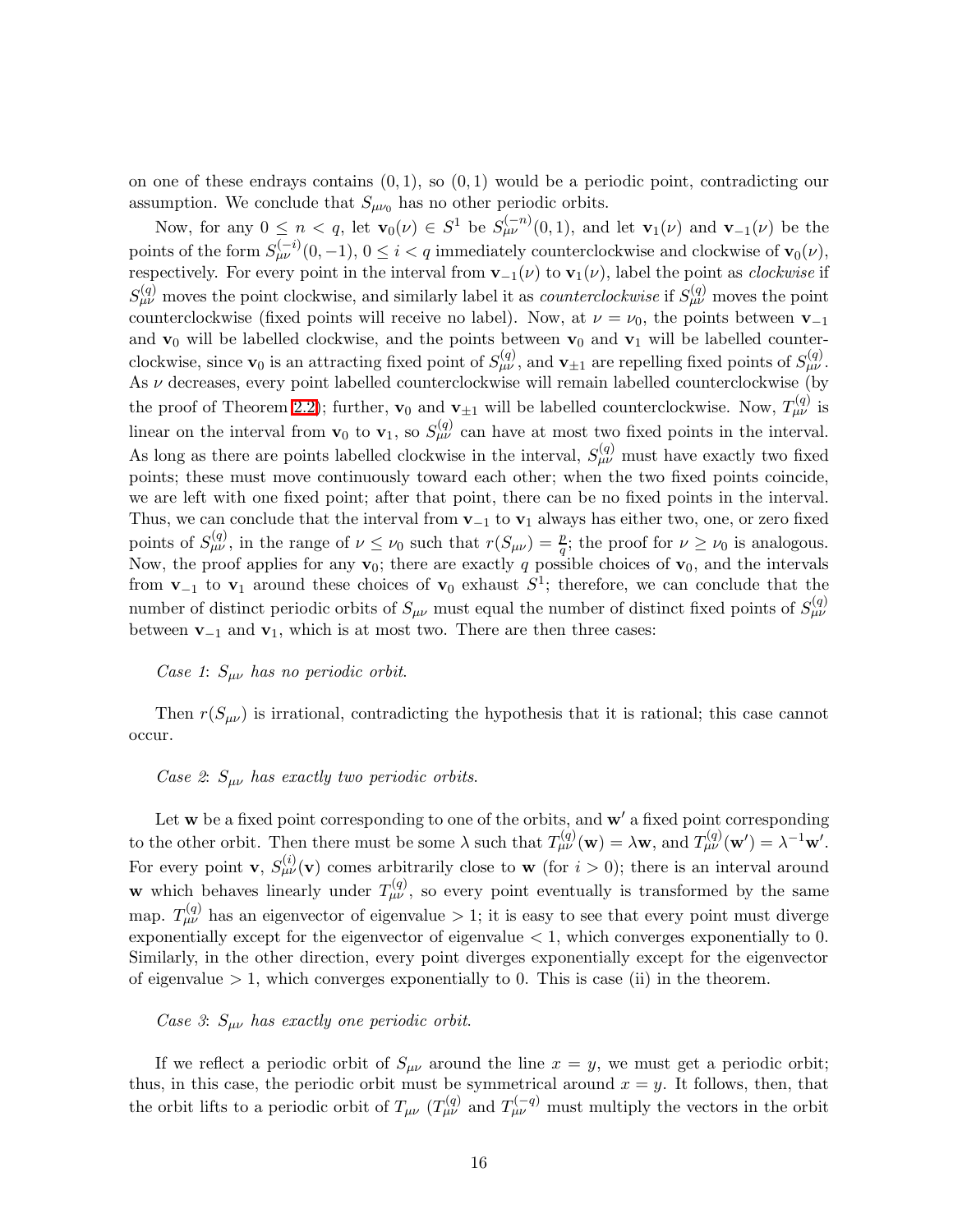by the same amount). In a sufficiently small neighborhood of a point of the orbit,  $T_{\mu\nu}^{(q)}$  is linear; it has exactly one eigenvector of eigenvalue one, but has eigenvalue one with multiplicity two; it follows that every point in that neighborhood diverges linearly.

Every point on the circle has a value of  $\nu$  associated to it by the above reasoning such that it is a periodic point of  $S_{\mu\nu}$ . By Lemma [4.1,](#page-14-0) there can be no other  $\nu$  such that  $S_{\mu\nu}$  has a periodic point of rotation number  $\frac{p}{q}$ . This establishes case (i) of the theorem.

#### 5. Irrational Rotation Number

When the rotation number is irrational, the analysis of the dynamics becomes significantly more complicated. On the level of the circle maps  $S_{ab}$ , their smoothness properties lead to the following result.

**Theorem 5.1** If the rotation number  $r(S_{ab}) = r$  is irrational, then there exists a homeomor $phism \, h \,:\, S^1 \,\to\, S^1 \, \, such \,\, that \,\, h \circ S_{\mu\nu} \circ h^{-1} \,=\, \Theta_r, \,\, where \,\, \Theta_r \,:\, S^1 \,\to\, S^1 \,\, is \,\, rotation \,\, by \,\, rr$  $(\theta \mapsto \theta + 2\pi r).$ 

**Proof.** By Theorem [3.1](#page-6-1)  $\frac{d}{d\theta}S_{ab}(\theta)$  is continuous and of bounded variation. The topological conjugacy result then follows from Denjoy's Theorem, see Nitecki [\[19,](#page-19-7) p. 41 and Theorem, p. 45, or Herman [\[10,](#page-18-14) VI.4].  $\blacksquare$ 

This effectively characterizes the behavior of  $S_{ab}$ , but it still leaves several possibilities for the dynamical behavior of  $T_{ab}$ . In particular, it does not rule out the possibility that  $T_{ab}$  has a weakly localized orbit (one that converges to 0 as  $n \to \pm \infty$ ) or of a divergent orbit (one that becomes unbounded as  $n \to \pm \infty$ ). We do not know if either of these possibilities occurs.

One major problem is that of establishing conditions under which  $T_{ab}$  has an invariant circle. When this holds, scale invariance implies there is an invariant circle through every point (except the origin), and the dynamics is bounded. Herman [\[10,](#page-18-14) VIII.2.4] shows that this occurs if and only if  $T_{ab}$  is topologically conjugate to a rotation of the plane, and that this holds if and only if the map  $S_{ab}$  is  $C^1$ -conjugate to a rotation of the circle. Herman conjectures that there do exist maps  $T_{ab}$  with  $S_{ab}$  having irrational rotation such that  $T_{ab}$  is not topologically conjugate to a rotation of the plane.

We give the following condition for the existence of an invariant circle.

**Theorem 5.2** Let  $T : \mathbb{R}^2 \to \mathbb{R}^2$  be any homeomorphism which is scale-invariant; that is  $T(\lambda \mathbf{v}) = \lambda T(\mathbf{v})$  for all  $\lambda \geq 0$ , all  $\mathbf{v} \in \mathbb{R}^2$ . Let  $S(\mathbf{v}) = \frac{T(\mathbf{v})}{\|T(\mathbf{v})\|}$  be its associated circle map, *and suppose that* S *is topologically conjugate to an irrational rotation. If* T *has a forward orbit*  $\mathcal{O}^+(\mathbf{v}_0) = {\mathbf{v}_n : n \geq 0}$  *such that* 

<span id="page-16-0"></span>
$$
\frac{1}{C} \le ||\mathbf{v}_n|| \le C, \qquad all \quad n \ge 0 ,
$$

*for some positive constant* C > 1*, then* T *has an invariant circle, and all orbits are bounded.*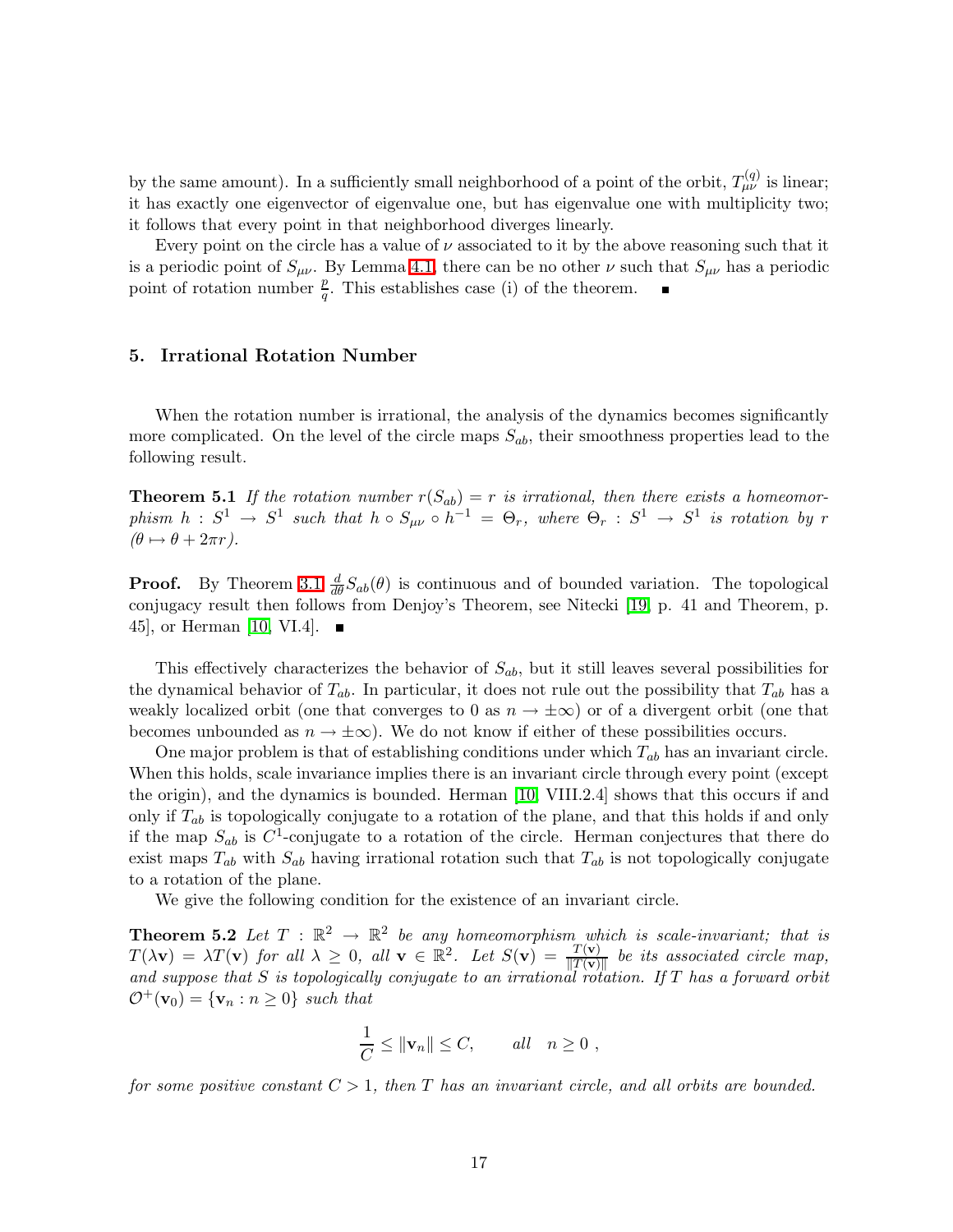**Proof.** For each  $n \geq 0$ , let  $L_n$  be the line segment from 0 to  $T^{(n)}(\mathbf{v})$ , and let

$$
I_m = \bigcup_{n \ge m} L_n
$$
, and  $I' = \bigcap_{m \ge 0} \overline{I_m}$ .

Now,  $T(I_m) = I_{m+1}$ , so  $T(\overline{I_m}) = \overline{I_{m+1}}$ , and  $\overline{I_m}$  is a decreasing sequence of sets. Therefore, we can conclude that  $I'$  is an invariant set of T. Furthermore,  $\overline{I_m}$  contains a ball of radius  $1/C$ around 0 for each m, since  $S^{(n)}(\mathbf{v})$  is dense in  $S^1$ , so I' contains a ball of radius  $1/C$ .

Now, consider the set  $B := \partial I'$ , the boundary of  $I'$ . B is also an invariant set of T which does not contain 0, and it contains at least one point in every direction from 0. If we can show that B is homeomorphic to  $S^1$ , we will be done. It suffices to show that B is connected, and contains at most one point in every direction from 0; projection onto the unit circle then provides a homeomorphism to  $S^1$ . Connectedness of B follows from the fact that I' is closed, bounded, and star-convex, so we have left only to show that every ray from the origin hits B in exactly one point.

Suppose that  $\mathbf{v}_1, \mathbf{v}_2 \in B$ , with  $\mathbf{v}_2 = k\mathbf{v}_1$ ,  $k > 1$ . Then, for all  $n \geq 0$ ,

$$
\frac{k}{C} \leq |T^{(n)}(\mathbf{v}_2)| \leq C,
$$

and  $|T^{(n)}(\mathbf{v}_2)| = k|T^{(n)}(\mathbf{v}_1)|$ . Now, B contains the line segment from  $\mathbf{v}_1$  to  $\mathbf{v}_2$ , and thus contains the line segment from  $T^{(n)}(\mathbf{v}_1)$  to  $T^{(n)}(\mathbf{v}_2)$  for all  $n \geq 0$ . These line segments have length bounded from below, all lie within the closed ball of radius C around 0, and lie on a dense set of rays. It thus follows that  $B$  has non-empty interior. But,  $B$  is a boundary, so this is impossible. Therefore, every ray must hit B in at most one point, so B is an invariant circle.  $\blacksquare$ 

Theorem [5.2](#page-16-0) applies to  $T_{ab}$ , and gives a criterion when it has invariant circles. We conclude by establishing the reflection symmetry of invariant circles about the line  $x = y$  (when they exist); this symmetry is manifest in plots of invariant circles given in part II.

<span id="page-17-2"></span>**Theorem 5.3** If the map  $T_{ab}$  has associated irrational rotation number  $r(S_{ab})$ , they any in*variant circle of*  $T_{ab}$  *is symmetric under the involution*  $R(x, y) = (y, x)$ .

**Proof.** Let C denote an invariant circle. The conjugacy [\(2.5\)](#page-5-3) by R shows that the set  $R(C)$  =  $R^{-1}(\mathcal{C})$  is invariant under  $T_{ab}^{-1} = R^{-1} \circ T_{ab} \circ R$  and hence under  $T_{ab}$ , so that it too is an invariant circle of  $T_{ab}$ . The invariant circle C intersects the line  $x = y$ , and points on this line are left fixed by R, so that C and  $R(C)$  have at least one common point. For irrational rotation number, any two invariant circles having a common point must be identical, because they have a dense orbit in common; thus  $\mathcal{C} = R(\mathcal{C})$ .

#### <span id="page-17-1"></span><span id="page-17-0"></span>References

- [1] A. Avila and S. Jitomirskaya, The ten martini problem, eprint: [arXiv:math.DS/0503363](http://arXiv.org/abs/math/0503363).
- [2] A. F. Beardon, S. R. Bullett and P. J. Rippon, Periodic orbits of difference equations, Proc. Roy. Soc. Edinburgh, Ser. A (Math.) 125A (1995), 657–674.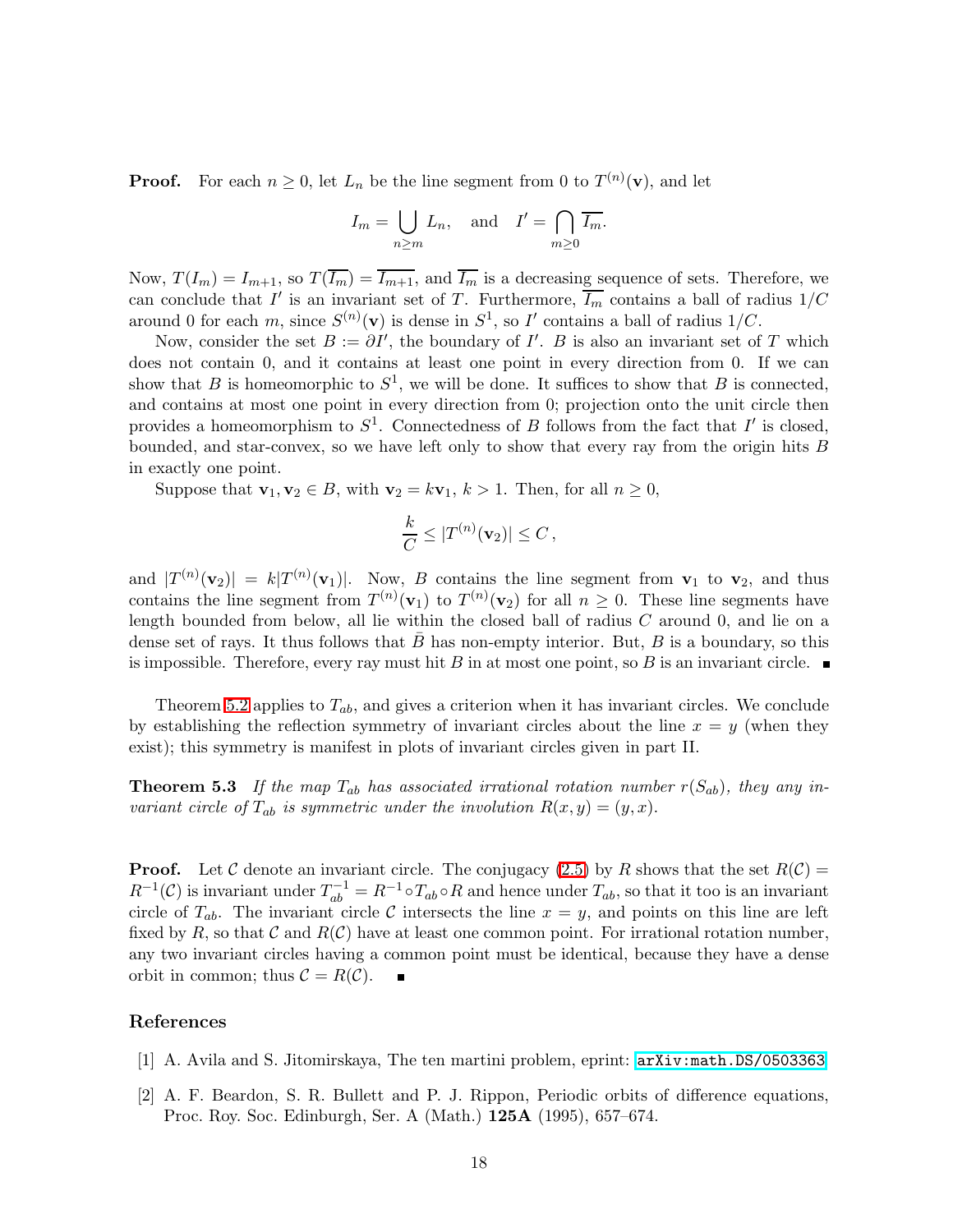- <span id="page-18-7"></span>[3] J. Bellissard, Gap labelling theorems for Schrödinger operators, in: *From Number Theory to Physics*, (M. Waldschmidt, P. Moussa, J.-M. Luck, C. Itzykson, Eds.), Springer-Verlag: New York 1992, pp. 538–630.
- <span id="page-18-12"></span><span id="page-18-10"></span>[4] J. Bellissard, Le papillon de Hofstadter (d'apres B. Helffer et J. Sjöstrand), Seminar Bourbaki, Vol. 1991/92, Astérisque No. 206 (1992), Exp. No. 745.pp. 7–39.
- <span id="page-18-1"></span>[5] P. Bougerol and J. Lacroix, *Products of Random Matrices with Applications to Schrödinger Operators,* Birkhäuser: Boston, 1985. (see p. 187ff)
- <span id="page-18-6"></span>[6] M. Brown, Problem 6349, Amer. Math. Monthly 90 (1983), 569. [Solution, ibid 92 (1985), 218–219.]
- <span id="page-18-8"></span>[7] P. Collet and Y. Levy, Ergodic properties of the Lozi mappings, Comm. Math. Phys. 93 (1984), 461–481.
- <span id="page-18-3"></span>[8] F. Delyon and D. Petritis, Absences of localization in a class of Schrödinger operators with quasiperiodic potential, Comm. Math. Phys. 103 (1986), 441–444.
- [9] C. Froeschlè, Étude numérique de transformations ponctuelles planes conservant les aires, C. R. Acad. Sci. Paris 266 (1968), 846–848.
- <span id="page-18-14"></span>[10] M. Herman, Sur la conjugasion differentiable des difféomorphismes du cercle. Publ. Math. IHES 49 (1979), 5–234.
- <span id="page-18-2"></span><span id="page-18-0"></span>[11] M. Herman, Sur les Courbes Invariantes par les Diff´eomorphismes de l'Anneau, Vol. 2 Astérisque 144, Soc. Math. de France: Paris 1986.
- <span id="page-18-11"></span>[12] D. Hofstadter, Energy levels and wave functions of Bloch electrons in a rational or irrational magnetic field, Phys. Rev. B 14 (1976), 2239–2249.
- <span id="page-18-9"></span>[13] S. Jitomirskaya, Metal-insulator transition for the almost Mathieu operator, Ann. Math. 150 (1999), 1159–1175.
- <span id="page-18-13"></span>[14] S. Kotani, Jacobi matrices with random potential taking finitely many values, Reviews in Math. Phys. 1 (1990), 129–133.
- [15] J. C. Lagarias and E. Rains, Dynamics of a family of piecewise-linear area-preserving plane maps II. Invariant circles, eprint: [arXiv:math.DS/0303007](http://arXiv.org/abs/math/0303007)
- [16] J. C. Lagarias and E. Rains, Dynamics of a family of piecewise-linear area-preserving plane maps III. Cantor set spectra, eprint: [arXiv:math.DS/0505103](http://arXiv.org/abs/math/0505103)
- <span id="page-18-4"></span>[17] R. Lozi, Strange attractors: a class of mappings of  $\mathbb{R}^2$  which leaves some Cantor sets invariant, in: *Intrinsic stochasticity in plasmas (Internat. Workshop, Inst. Etudes Sci. Carg`ese, Carg`ese 1979*, Ecole Polytech., Palaiseau, 1979, pp. 373–381.
- <span id="page-18-5"></span>[18] M. Misiurewicz, Strange attractors for the Lozi mappings, in: *Nonlinear dynamics, New York 1979*, Ann. New York Acad. Sci. 357, New York Acad. Sci. 1980, pp. 348–358.